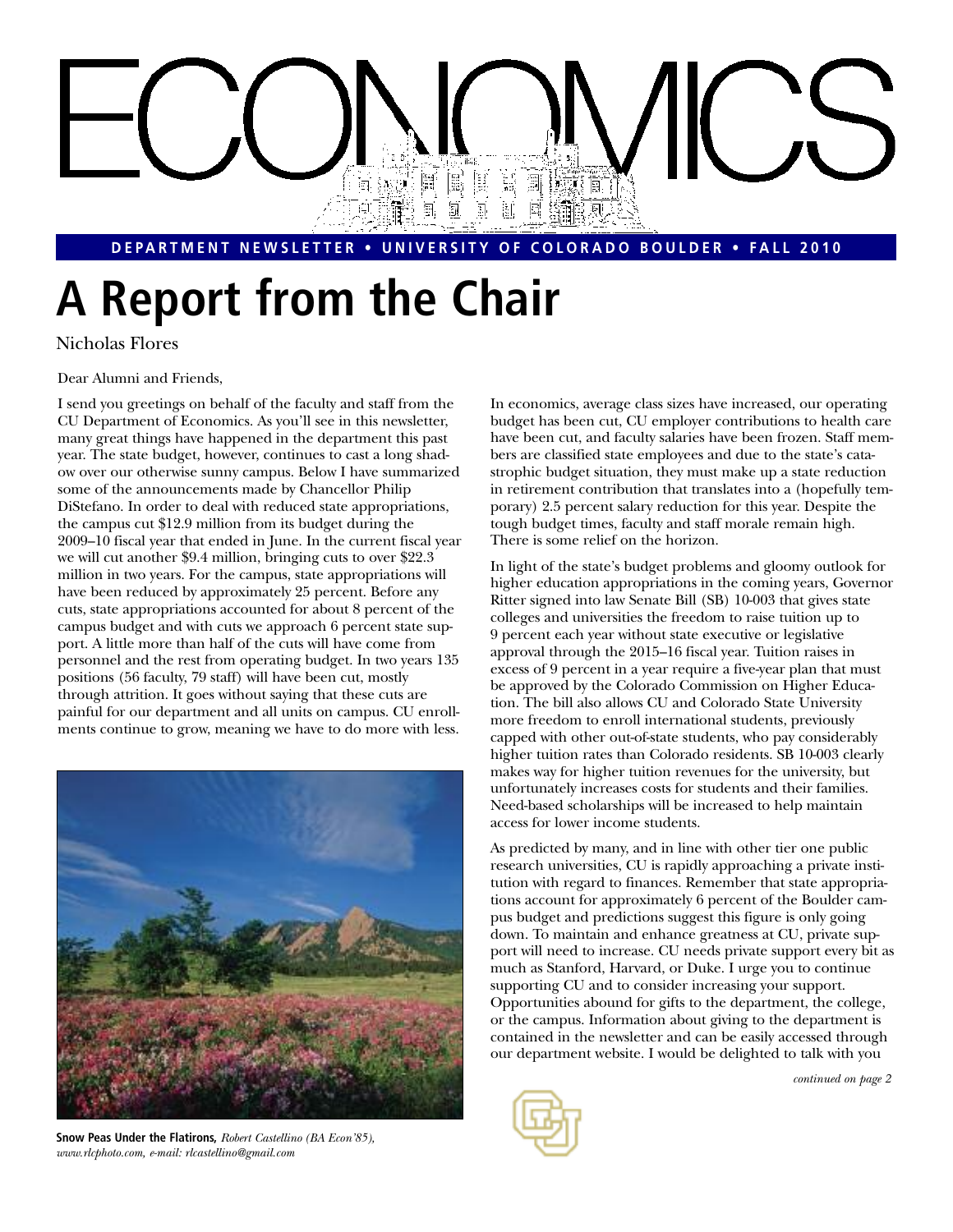### **From the Chair,** *continued from page 1*

about ways you can help. Despite the trend toward private university finance, we are the state's flagship university and a source of great pride for Coloradans, CU graduates, CU friends, and everyone who works at CU. Go Buffs!

#### **Student News**

This past year, 208 undergraduate students earned a BA in economics. Additionally, 10 graduate students earned an MA degree in economics and 10 earned their PhD. The job market for BA graduates is picking up, but patience continues to be a virtue. Demand for our PhD graduates continues to be strong with all landing jobs in the United States and abroad. We are very proud of our student successes. I hope you find the time to look over the PhD placements in this newsletter, alumni profiles, and the article on our honors graduate David Silver. As further evidence of the excellence in our graduate program, the department struck gold at the annual Graduate School Awards ceremony with students earning recognition in research and teaching; and our excellent graduate program assistant Patricia Holcomb was recognized as tops in her position for the university. Looking forward, in fall 2010 we have 16 new students entering our PhD program.

Grammy Award winning musician **Don Grusin** (CU Economics MA '67), who also contributed an article to this newsletter, gave the convocation address at the winter graduation while **Christina Martin** (CU International Affairs BA '00) gave the convocation address at the spring graduation. Both addresses were entertaining and inspiring. I urge you to read them both. They are posted online and can be accessed through the department's News & Events page, www.colorado.edu/economics/news/ commencement.html.

#### **Faculty and Staff News**

Despite the administration's support in allowing us to fill a vacant position, we were unsuccessful in hiring during the 2009–2010 academic year. Our needs justify searching again and I believe we will get to do so again in the 2010–11 academic year, for perhaps two new professors. Based on his desire to return to his homeland of Australia with his family, assistant professor **Martin Byford** resigned his position and has accepted a new one at the Royal Melbourne Institute of Technology. **Murat Iyigun** and I were promoted to the rank of full professor. Professor **Barry Poulson**, who became a CU economics professor in 1965, retired at the end of the spring semester. On a more somber note, PhD Sociologist Elise Boulding, the wife of the late CU Economics Professor **Kenneth Boulding**, passed away in June 2010 at the age of 89. Professor Boulding was a highprofile pacifist sociologist who taught at Iowa State, CU, and Dartmouth University. Focusing her research on the study of peace, she held many positions including Dartmouth sociology



**Economics Building, Winter,** *Casey A. Cass, University Communications*

professor, chair of the Dartmouth sociology department, and chair of the Women's International League for Peace and Freedom. She founded Dartmouth's peace studies program.

Staff member **Majorie Berlin**, who joined us in July 2009 and served as the main office administrative assistant, accepted a new position in the CU Financial Services Center. She is replaced by **Danielle Felix**. Economics academic advisor **Janet Horn** was promoted to Academic Credit Evaluator and will no longer be working directly with our economics undergraduate students (see article on page 15).

I want to invite you to the CU Economics Advisory Board Reception that will be held this year on Friday, October 1, 2010, at 4:30 p.m. in the Hazel Gates Woodruff Cottage. Drop by and catch up with the department's faculty and meet the advisory board. We would love to see you. The Buffs play the University of Georgia on October 2. Please e-mail or call me, 303-492-8145, if you are interested in joining us for the reception.

> *Professor Nicholas E. Flores, nicholas.flores@colorado.edu July 2010*

### **Looking Back**

The year is 1949. The Broadway hit musical *South Pacific* debuts at the Majestic Theater in New York City. The Colorado Legislature approves a new super highway (U.S. 36) to connect Boulder and Denver. Plans for the new World War II Memorial Center (UMC) are almost complete. The University of Colorado's Department of Social Sciences hires a new young professor, **Reuben Zubrow**, to teach economics and conduct research on public finance. There are 10,972 students enrolled, many of them veterans. State appropriations are just under 30 percent of the campus budget. Playing in the Big Seven Conference (Missouri Valley Intercollegiate Athletic Association), the Buff Football team only wins one game; it's against Kansas.

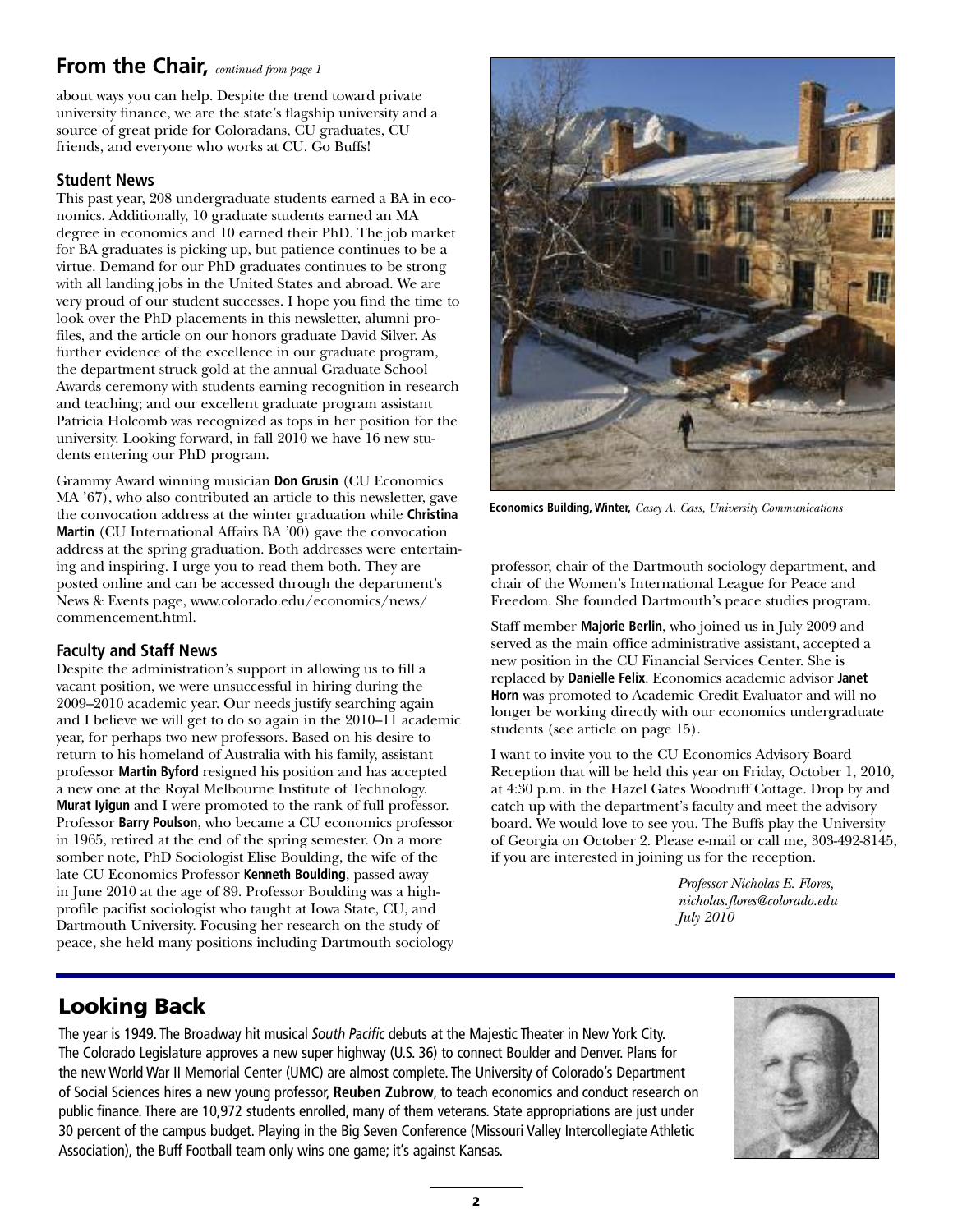# **Migration and Family Members Left Behind**

#### Francisca M. Antman

Assistant Professor, Department of Economics

Until recently, empirical research on the economic effects of international migration focused mostly on outcomes for the destination country or for the migrants themselves. This research overlooked the fact that migration often involves family separation, and thus neglected to examine another important group affected by international migration: the family members that migrants leave behind in the home country. The tacit assumption was usually that migration would only have been undertaken if it had been the optimal decision for the entire family,



*Francisca Antman*

and therefore any family members left behind must be better off as a result of one member's migration. The large volume of remittances from the United States to developing countries seemed to bolster this argument, as did the great waves of migration from sending countries.

Improvements in the quality of data in developing countries have increasingly made it possible to test whether families in the home country are indeed better off when one member migrates. In this effort, economists have acknowledged that migration not only involves the possibility of earning a higher income and sending money home. Quite significantly, it often involves the separation of the migrant from his family, a situation that can bring about many potentially negative consequences for family members left behind. My own research has highlighted the effects of migration for two especially vulnerable groups in Mexico: the young children and elderly parents of migrants to the United States.

For the first group, parental migration has often been seen as a vehicle to improve children's outcomes since remittances can help families cover costs and finance investments, such as educational expenditures. However, just as children in developed countries may be hurt by their parents' divorce, children of migrants may also suffer from the separation inherent in parental migration. In addition, they may be required to shoulder additional household responsibilities while parents are traveling to the United States and searching for employment. My

own research shows that in the immediate period following a father's migration from Mexico to the United States, boys aged 12 to 15 reduce their study hours and increase their work hours. These results are consistent with a story in which the immediate aftermath of a father's migration is one of hardship that is borne in part by relatively young boys.<sup>1</sup>

At the same time, the absence of the father from the home opens up the opportunity for mothers remaining in Mexico to increase their decision-making power and shift the allocation of household resources accordingly. This may result in an increase in resources for girls relative to boys, a possibility I am currently exploring by using household expenditures by gender along with data on household decision making before and after migration spells.2 In a related paper, I find results consistent with this hypothesis, showing that paternal migration to the United States increases educational attainment for girls in the long run, but has no similar impact on educational attainment for boys.<sup>3</sup>

Finally, the most under-studied and potentially the most vulnerable group affected by international migration are the elderly parents of migrants remaining in the home country. In a country like Mexico, with a rapidly aging population and a health services sector unsuited for the long-term care of elderly patients, parents are all the more dependent on their children for care in old age. Consequently, when a child migrates, parents can suffer if there are no close substitutes for the physical care a migrant child is unable to provide.

One important consideration is that, since family size in Mexico is relatively large, other non-migrant children may be able to compensate for the absent child's physical contributions toward the care of an elderly parent. Nevertheless, in recent work I have found that parents see a drop in total time contributions from all of their children when one child migrates, indicating that non-migrant children do not fully compensate for a migrant child's lack of care.4 In another paper looking at the actual health outcomes for elderly parents of migrants, I find that parents with migrant children are more likely to report poor health quality, poor mental health, and are more likely to experience a heart attack or stroke.<sup>5</sup>

Overall, the results from this line of research call into question the popular view that families in Mexico unambiguously benefit from migration. The greater attention paid to family separation,

*continued on page 9*

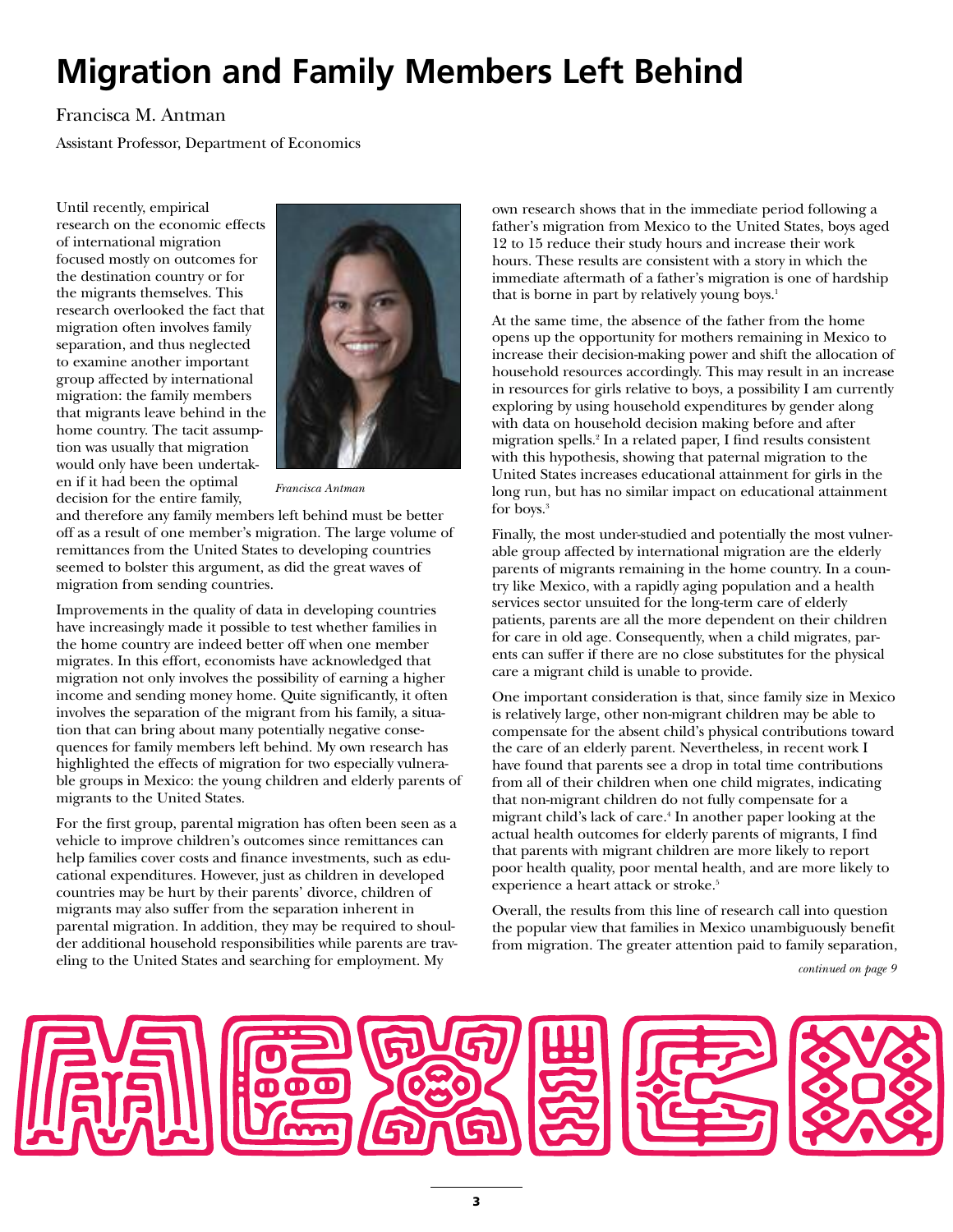### **International Trade: Why Do Financial Institutions Matter?**

#### Thibault Fally

Assistant Professor, Department of Economics

With the financial crisis, no one would deny that financial institutions play a crucial role in our economies. Indeed, financial institutions do matter in many ways.

By financial institutions, I mean: efficiency of banks, bankruptcy laws and creditor rights, stock market and venture capital, and any kind of (de)regulation affecting the development of the financial system. It's difficult to precisely compare countries, but one crude way to measure "financial development" is to look at the financial depth of a country, defined by the ratio of credit allocated to private firms over GDP.

The economic literature shows that financial development has a positive impact on long-term GDP growth, productivity and entrepreneurship in particular. With respect to that, one of my papers<sup>1</sup> provides evidence that financial development particularly affects the creation of small firms and their expansion during the first years after entry. More recent literature shows that financial institutions also have a large impact on international trade.

International trade often involves large overhead costs, insecure transactions, limited trust among partners, different regulatory environments, etc. These factors generally tend to exacerbate financial constraints. Previous studies have emphasized the role of upfront marketing costs facing potential exporters willing to penetrate new markets.<sup>2</sup> These studies generally apply to final good producers. My research rather focuses on sourcing strategies of multinational firms. This is not a narrow focus: roughly two-thirds of international trade involves multinational firms and an increasing fraction of trade corresponds to intermediate goods.

Multinational firms are typically large and may not be directly affected by financial constraints, but we cannot say the same about their suppliers. When a supplier is short in cash and does not have access to credit, the client (the multinational) may pay in advance and co-finance initial investments required for production, thus alleviating the supplier's financial constraints. This is possible when the characteristics of the good to be produced can be easily described in contracts (e.g., "built to prints").



**Port of Seattle,** *Nicolas E. Flores*



Problems arise when the product is more complex and cannot be fully described in contracts, in which case the supplier can potentially cheat on the quality of the production. Under this threat, the multinational would not pay in advance and co-finance initial investments, and the supplier would have to rely on some other source of finance (e.g., local banks). We thus obtain a simple prediction for trade: countries with poor financial institutions tend to specialize in basic products.

*Thibault Fally*

When financial constraints are too strong, one solution for the multinational is to integrate the supplier, giving rise to foreign direct investments (vertical FDI). When the multinational has control over the affiliated supplier, it reduces its capacity to cheat on the quality of production and the multinational can now directly finance the required investments. However, this form of organization can have some additional costs, for instance in terms of incentives. Given the possibility of integration, we should see more intra-firm trade when suppliers produce complex products from countries with poor financial institutions.

These ideas are described in my recent paper<sup>3</sup> co-authored with Juan Carluccio by means of a simple theoretical model that we empirically test. We use French data on imports by multinationals. These data are unique in that they not only provide information on trade volumes but also about whether trade or manufacturing involves an independent supplier (outsourcing) or an integrated supplier. First, we confirm that multinational firms are less likely to source complex products from countries with poor financial institutions. Second, if they do so despite the poor financial environment, we find that these transactions are more likely to happen with an affiliated supplier instead of an independent one. These two empirical results strongly corroborate our model of financial development and trade.

Our model and empirical results also shed light on the effects of the financial crisis. While GDP has decreased by several percentage points, exports and imports have both decreased by more than 20 percent. Moreover, the strongest decrease corresponds to trade in intermediate products, which is in line with our analysis: suppliers are hurt the most by financial constraints. While 2009 intra-firm trade data are not yet publicly available, it should prove interesting to study how the financial crisis affected the share of intra-firm trade.

<sup>1</sup> Aghion, Philippe, Fally, Thibault and Scarpetta, Stefano, "Credit Constraints as a Barrier to the Entry and Post-Entry Growth of Firms." *Economic Policy*, October 2007.

<sup>2</sup> Manova, Kalina, "Credit Constraints, Heterogeneous Firms, and International Trade." NBER Working Paper 14531.

<sup>3</sup> Carluccio, Juan, and Fally, Thibault, "Global Sourcing under Imperfect Capital Markets," Working Paper.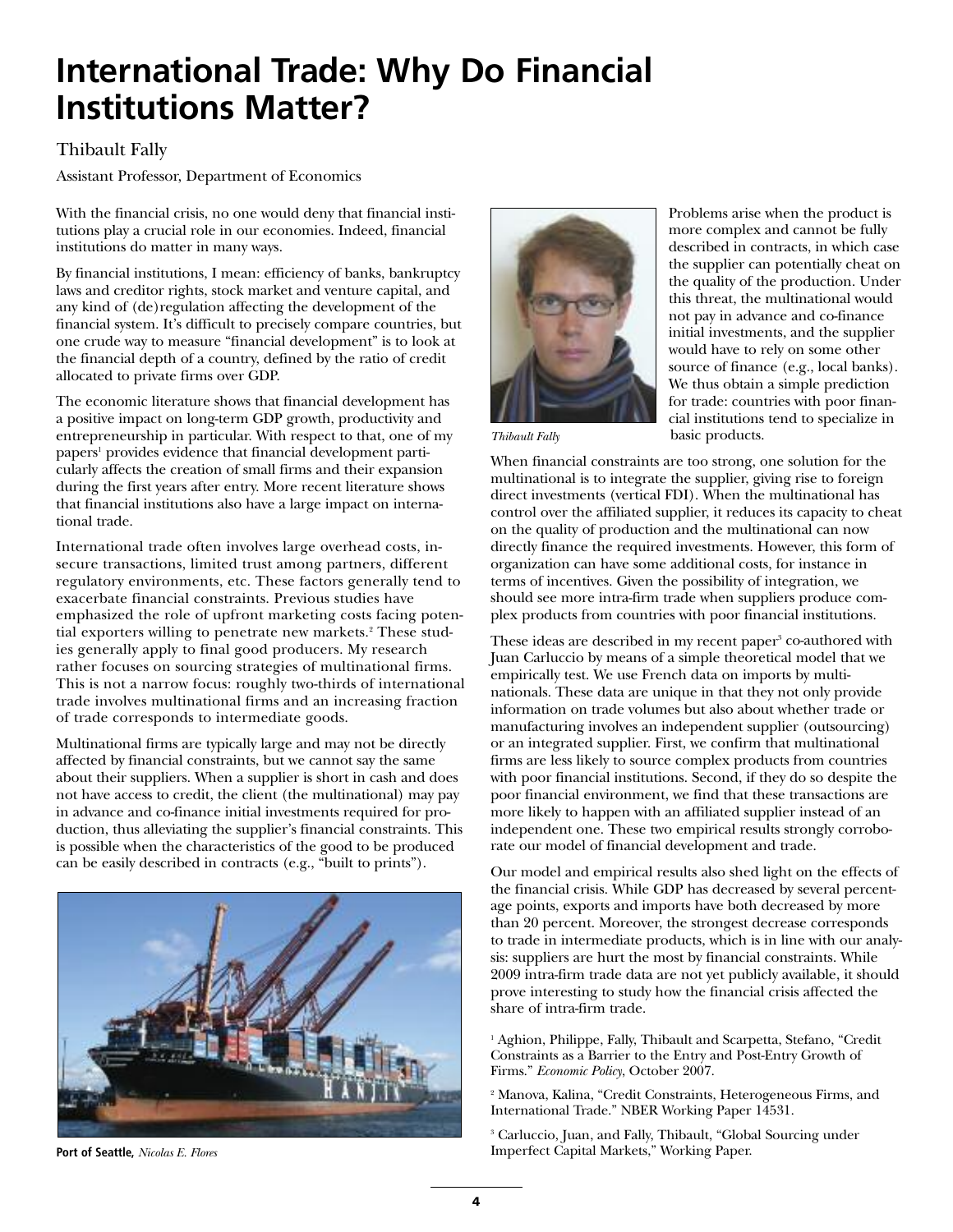### **Remarkable People Who Inspired My Career and Life Path**

Don Grusin

Department Chair Nick Flores asked me how my economics and other studies influenced what I've done in my life. It was fun to think back on those days and many memories and stories about people in economics cropped up. Here are a few.

During my time at CU in the '60s, lots of my student friends encouraged me to major in economics. Why, I asked? Because, they said, economics asks better questions than sociology about human behavior (my major at the time) and economists build beautiful platforms and models as tools to focus on facts and problems of political and economic behavior. This was the stuff I was interested in, due in part to the brilliant people from every possible field of study and occupation sweeping into Boulder each spring for the Conference on World Affairs. And also partly due to my own family history . . . my father was from Latvia and we were a bit more world-view-oriented than the folks in Littleton . . . so this kind of thinking was right up my alley. Plus I was intrigued by the intellectually satisfying methods used to measure social costs, productivity, the effects of choice making on the environment . . . all this was a social science with analytic grit and documentable facts to work with. So I decided to join the ranks of economists as a grad student.

While in graduate school I got to have deep conversations with my professors and fellow grad students about economics and our lives as citizens of the world. Each of these remarkable people came to their respective positions from quite different backgrounds and cultures, so their advice and requirements were distinctly varied and influential in helping me find my own way.

I know I'm forgetting some mentors and for this I apologize. For those who still live in my memory, I'll attempt to pinpoint their contribution to my education and lifelong path.

First there was George Zinke, the History of Economic Thought professor who encouraged fellow graduate student Joe Stepanek (PhD '71) and me to construct a family tree of economists utilizing a lens through which one looks at and digests the world. He called it the 'Moral Referent.' We are still playing with the tree. And a major element that rings true today is the way we all look at history, world events, culture, and religion from our own backgrounds, all different and all relevant in creating a better understanding of how life process works, from one present moment to the next. Zinke would have found his own point of view revealed in Eckhart Tolle's recent book *The Power of Now* (www.eckharttolle.com/home).

Introduction to Economics professor Clifton Grubbs, who came from Utah (and the Grubbs Potato chip empire), taught us that there was no ethical way to use humor about race. While we didn't use humor that way, his point was loud and clear, and resonates in me still when I hear that kind of talk, in Boulder, in Los Angeles, in the world.

Professor Wes Yordan started me thinking about the real world of industrial organization and power brokers in and out of politics and business and how they intertwine. This led me and fellow grad student Curt Eaton (PhD '69) and law student Mike



*Don Grusin*

Enwall to get involved in national politics in the '68 campaign as volunteers for Senator Gene McCarthy.

Wyn Owen created an economics teaching opportunity for me and other grad students by organizing a Fulbright program in Mexico through the venerable Economics Institute. That experience was life changing in so many ways, including learning Spanish and using it later in my music projects in Los Angeles, Miami, Cuba, Peru, Colombia, and Venezuela.

Marshall Geer and James Dugan opened my eyes to the beauty of statistics and microeconomics and, through term papers they mentored, piqued my interest in development and race relations. Here was a "positive social change" seed planted that only a couple of years ago finally germinated with the creation of a class at the Atlas Institute (Alliance for Technology, Learning and Science at the University of Colorado at Boulder). More about that below.

Reuben Zubrow was the master of guiding us toward an economic understanding of how efficiency and equity parry with each other in state and federal tax policies and his personal take was about how this affected the common man . . . his bottom line.

Ragaei El Mallakh brought personal stories about agricultural development issues in Africa and the Middle East, as did professors Kenneth Boulding, Bernard Udis, and John Powelson, which further sparked my interest in positive social change. And I had the great opportunity to travel through Africa to see for myself in the late '90s.

My friend and fellow grad student mentioned above, Joe Stepanek, had the top USAID position in Zambia and I got to see how aid worked (and didn't!). Also another student mentor, Tom Gibson, was the IMF Resident Representative for Ethiopia,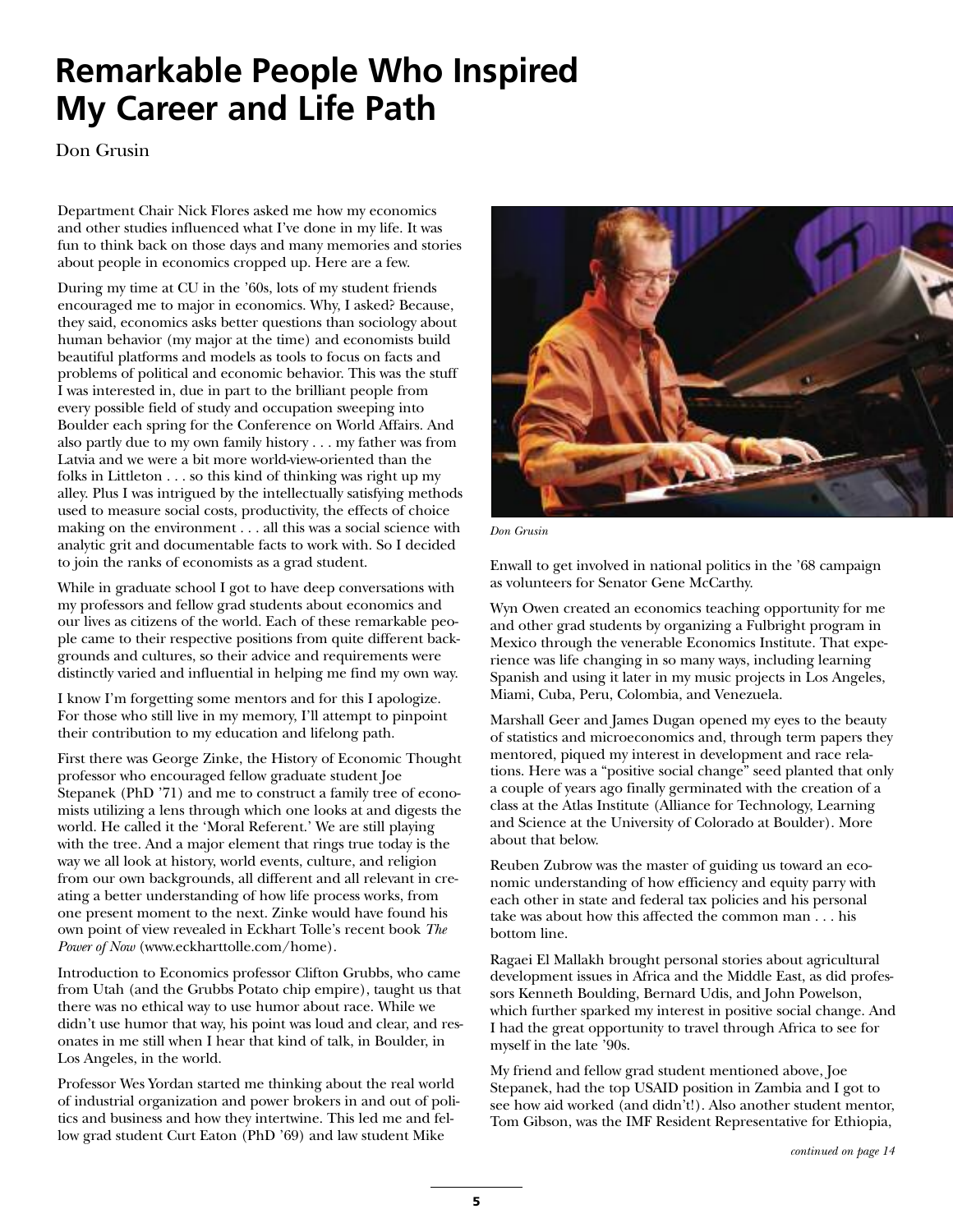## *The Economics of Conflict in the Name of God*

by **Murat Iyigun,** Professor, Department of Economics (Book manuscript in progress, The University of Chicago Press)

Why and how did political power and organized religion become so intertwined, especially until the advent of nation states in the 17th century? What has been the role of religion in conflict historically and is it 'kosher' to talk about a clash of civilizations, whereby the ultimate fault lines among human societies have been and will continue to be delineated by religious differences? What were some of the sociopolitical, demographic, and economic effects of religiously motivated conflicts historically? I have been working on a book in the last couple of years that attempts to make some headway in tackling such questions.

Faith and religion have played a pivotal role in societies historically, but the era between 800 BCE and 600 CE was particularly prolific in the advent of new faiths and spiritual belief systems. All three Abrahamic monotheist religions—Judaism, Christianity, and Islam—were born during this period, which the German philosopher Karl Jaspers labeled as the *Axial Age*. What is remarkable is the extent to which organized religion spread among the polities in the Old World within a relatively short time. I argue in the book that this was, at least in part, due to the sociopolitical and economic advantages that are inherent in monotheistic faiths.

Alas, many if not most monotheistic faiths are about One True God and they are pillared, at least implicitly, on One True Religion too. Take these mutually exclusive claims in tandem with a potent and compelling creed and, sooner or later, you have adherent masses that are not only bound by strong social and political ties, but also who had to contend with each other. Thus, once monotheisms were pitted against one another, differences among them were strong enough to typically trump and relegate disagreements



*Murat Iyigun*

within them. And, in so far as Europe and the Middle East are concerned, such dynamics did have some serious and lasting repercussions for the organization of societies as well as their polities.

### *Commerce by a Frozen Sea: Native Americans and the European Fur Trade*

*Commerce by a Frozen Sea: Native Americans and the European Fur Trade* by **Ann M. Carlos,** professor, Department of Economics, and Frank D. Lewis, professor of economics, Queen's University, Ontario, is both an economic history of the 18-century fur trade and a cross-cultural study of a century of contact between North American native peo-



ples and Europeans in the Hudson Bay lowlands. What emerges from this detailed exploration is a story of two equal partners involved in a mutually beneficial trade. Drawing on more than 70 years of trade records from the archives of the Hudson's Bay Company, Ann and Frank critique and confront many of the myths commonly held about the nature and impact of commercial trade. Indeed, *Commerce by a Frozen Sea* shows that natives, like Europeans, were an industrious people who achieved a standard of living above that of most workers in Europe. Although they later fell behind, the 18th century was, for Native Americans, a golden age.

For more information go to www.upenn. *Ann M. Carlos* edu/pennpress/ book/14718.html.

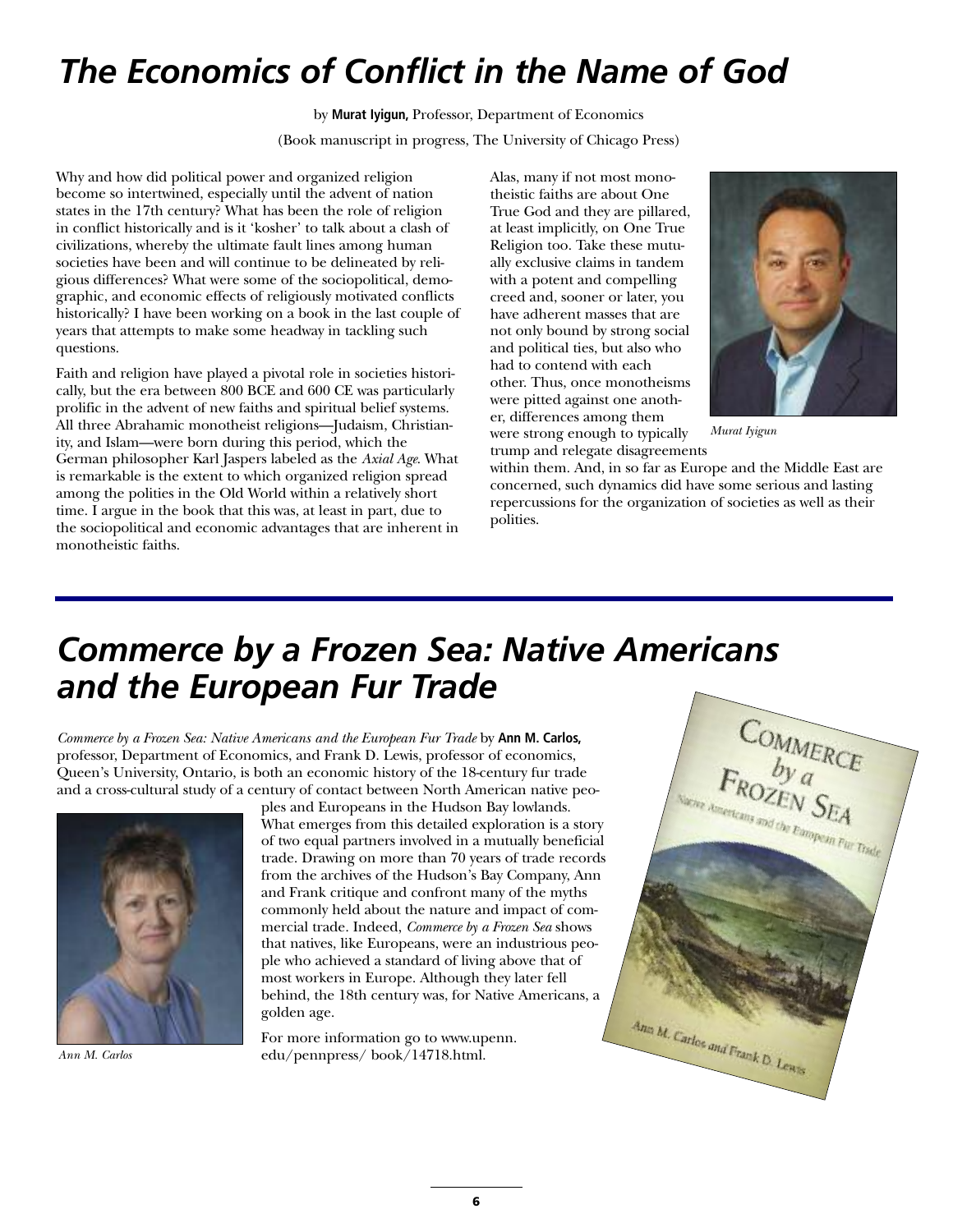# **Alumni Notes**

**Mohammed Akacem** (PhD '81) developed a first-of-its-kind joint study abroad program for CU-Boulder and Metropolitan State College of Denver that took students to Kuwait during the winter break for 19 days. The program, titled Global Seminar: Economy, Politics, and Society in the Middle East, was spent in and around Kuwait City where students visited a number of banks, government offices, the Kuwait Parliament, oil companies, and Kuwaiti families' homes, as well as the University of Kuwait, where students attended lectures given by Kuwait University faculty. Mohammed also took the students to the U.S. Embassy for a talk on U.S./Kuwait relations, as well as a trip to the desert where they visited oil fields. Plans for a second trip in December 2010 are underway.

**Laura Argys** (PhD '93) is a professor at the University of Colorado Denver. She recently was awarded the 2009 Georgescu-Roegen Prize for the outstanding *SEJ* article, "Economic Incentives and Foster Care Placement" (with Brian Duncan, University of Colorado Denver), July 2007.

**Jaclynne Barrow** (BA '09) lives in Denver, Colorado, where she is a natural gas scheduler for Enterprise Products.

**John L. Brooks** (BA '86) lives in Arvada, Colorado, and currently is the vice president for Americas Consulting for Subex, Ltd. He leads a team of telecommunications consultants spread among the United States, Canada, Argentina, Brazil, and Uruguay, providing business optimization, fraud, and revenue assurance consulting to major international telecom carriers. He has been invited to speak globally including the United States, Africa, Panama, Brazil, France, Greece, Singapore, Australia, and Dubai (UAE). John has also authored several published articles on revenue maximization and business optimization practices for *TeleManagement Forum* and other industry publications.

**Caitlin Bryan** (BA '08) lives in Boulder, Colorado, and works for the Social Security Administration.

**James A. Butler** (BA '09) lives in Boulder, Colorado, and is a financial advisor at Waddell & Reed, Inc. He conducted a regression analysis on the reallocation of a timber plantation in Alabama. The paper was written as a white plan to facilitate in making decisions on when to cut, and whether or not to sell portions of the land. Not only did the paper provide a calculation for how to increase yield/profit, but it also took into consideration the use values of the group of land owners. By looking at both profit and the use values, the paper was able to provide a clear method for making changes to the land that factor in all relevant constraints.

**David Cooke** (BA '08) lives in Boulder, Colorado, where he is a financial advisor at Waddell & Reed, Inc.

**Troy Davig** (BA '95) received his PhD in economics in 2002 from Indiana University and was an assistant professor at the College of William and Mary. He currently is an assistant vice president and economist in the research department at the Federal Reserve Bank of Kansas City, Kansas City, Missouri. His research focuses on the implications of different monetary and fiscal policy regimes, sustainability issues associated with fiscal policy, and monetary-fiscal interactions.

**Daniel Michael Demus** (BA '08) lives in Chicago, Illinois. He is an intelligence analyst working with the Department of Defense and specializes in counter-insurgency and counter-terrorism. He currently is in Babil Province, Iraq.

**Kathryn Eary** (BA '08) lives in San Francisco, California, and has finished her second year of law school at University of California– Hastings.

**Anthony Engel** (BA '87) currently is the senior underwriter and branch leader for Chubb Custom Market Insurance and lives in Dallas, Texas.

**Adam Falch** (BA '08) lives in Broomfield, Colorado, and returned to school to earn a second degree in accounting. His anticipated completion date is December 2010.

**Grant Grigorian** (BA '05) worked as a project manager at the Business Research Division of Leeds School of Business and then at Aon Consulting, a corporate insurance brokerage and consulting firm specializing in employee benefits. He is back in Boulder working for LogRhythm, a technology company specializing in IT security, where he is a sales and marketing operations analyst.

**Laurel Harbridge** (BA '04) received her PhD in political science in 2009 from Stanford University. She currently is a faculty fellow in the Institute for Policy Research and a college fellow in the Department of Political Science at Northwestern University.

**Kyle Harrison** (BA '08) lives in Denver, Colorado, and is an engineering project manager for an innovative product development company, Syncroness, Inc. (www.syncroness.com). She currently is leading a sustaining engineering program for their largest customer, providing development work for cardiac diagnostic equipment and automatic external defibrulators (AEDs). In May 2010 she began course work at the Leeds School of Business at CU-Boulder in the MBA Program (Class of 2012).

**Jeff Hendrick** (BA '04) lives in Denver, Colorado, and works for Watershed Investment Consultants as a fixed income analyst. His work focuses on research in the areas of asset allocation, manager selection, and risk management.

**Sophie Hewitson** (BA '09) worked for Boeing in Seattle as an undergraduate student and upon graduation secured a job with them in Oklahoma City in the finance department for Integrated Defense Systems.

**Bill Holtze** (BA '09) lives in Denver, Colorado, where he is a broker for the Charles Schwab Corporation.

**Amanda Hong** (BA '08) lives in Mali, West Africa, where she is a Peace Corps volunteer for Small Enterprise Development.

**Brian Hoops** (BA '08) lives in Montrose, Colorado, where he is a project manager for an electrical contracting company that specializes in airports.

**Mahmood Hussain** (PhD '00) is an associate professor of marketing at the College of Business, San Francisco State University. He and his research team, lead by Professor Lutfus Sayeed, were awarded a competitive Title VI federal grant which brings \$178K+ to San Francisco State University over the 2009–11 fiscal years. As a project director, Mahmood will lead two projects. His curriculum project will develop new undergraduate, MBA, and EMBA courses on "Doing Business in Emerging Markets" that will focus on Brazil, Russia, India, and China (BRIC). The goal of his outreach project is to help small Northern California wineries enhance their existing revenue stream by increasing international wine tourism at their sites.

**Sarah Knoblauch** (BA '09) lives in Aurora, Colorado, and is a registered representative with First Investors Corp., which is Wall-Street based with a Denver office.

**Jennifer Landers** (BA '08) lives in San Francisco, California. In October 2008 she became an assistant buyer for Williams-Sonoma Inc., specifically the Pottery Barn Teen brand, and she works in the San Francisco corporate office. It was her economics major that helped her beat out the competition for this position.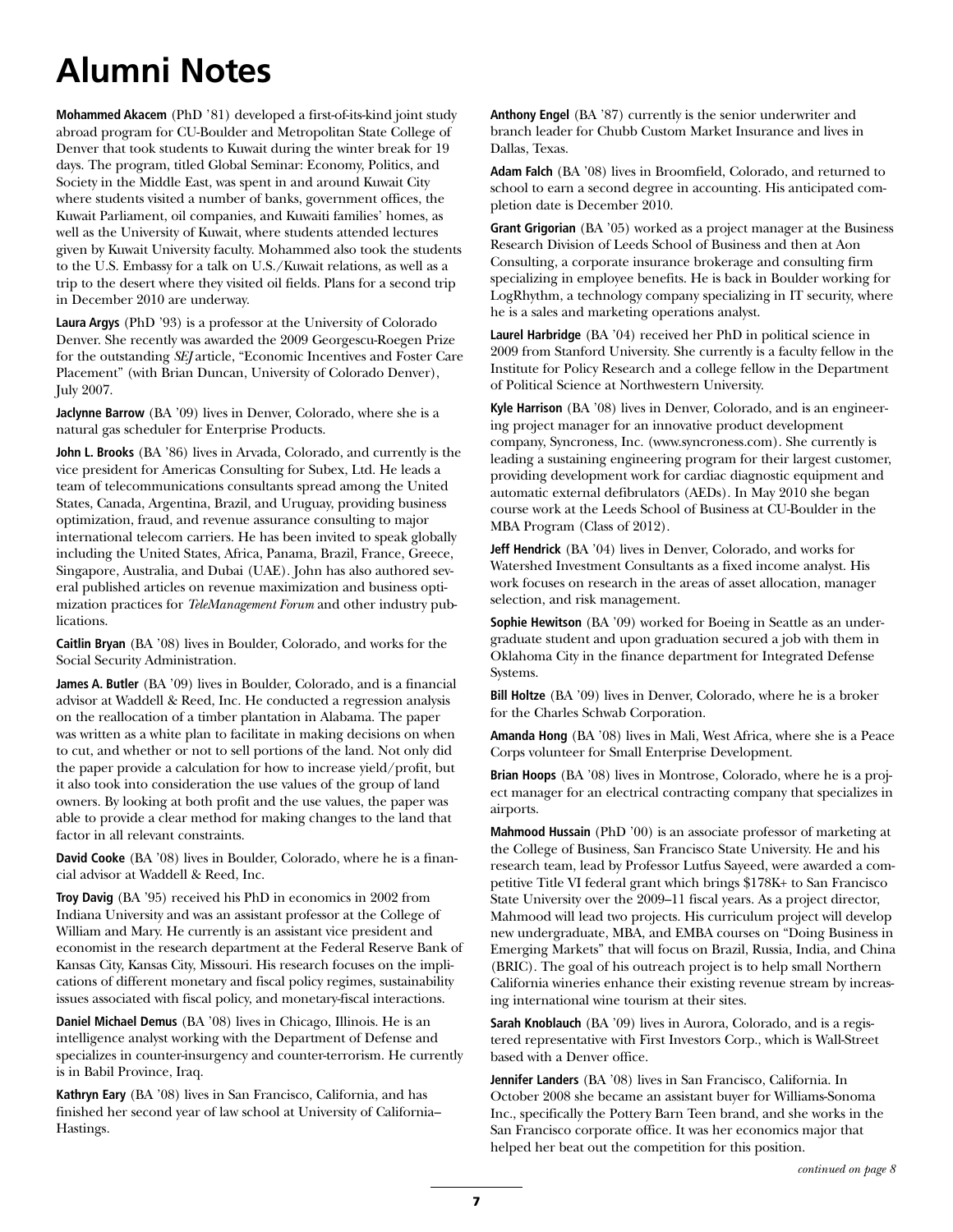#### **Alumni Notes,** *continued from page 7*

**Juan Lema-Heyl (BA** '05) is a senior consultant for IBM Global Business Services. He performs operations research for the government and lives in the Washington, D.C. area.

**Jeff Lesser** (BA '08) lives in Boulder, Colorado, where he is the head of marketing for a local cycling and sporting goods e-commerce company called Giantnerd.

**Zachary Levitz** (BA '09) lives in Denver, Colorado, where he works as a taxation consultant for Fast Enterprises, LLC, which is currently reworking the tax system program the DOR is using in Denver.

**Noah Lieb** (BA '03) lives in Boulder, Colorado, and is an associate for The Cadmus Group, Inc.

**Michael Lore** (BA '05) lives in Bethesda, Maryland, and is a legal affairs intern at the World Trade Organization.

Patrick Miller (BA '07) lives in Boston, Massachusetts, and works in real estate for a small boutique firm.

CDR **Spencer Moseley** (BA '94) lives in San Diego, California, where he is the supply officer (chief of logistics) for Naval Air Station North Island. He leads a team of 145 employees with a yearly budget of \$125M and is accountable for over \$800M in spare aviation parts. Later this year, he will take over all bulk and retail fuel operations for all aircraft and most military vehicles in the San Diego area. Spencer has 18 years of service in the Navy. He was deep selected to lieutenant commander in the U.S. Navy and has been selected to commander at sea (equivalent of major command tour). He uses the lessons that he learned in economics on a daily basis as budget projections are created along with allowancing models to help create the list of parts needed to support his customers.

**Natalie Mullis** (BA '94, MA '98) is the chief economist on the state of Colorado legislative council. Her duties include revenue forecast tracking and general budget overview.

**Brittany Newell** (BA '08) lives in Boston, Massachusetts, where she is a law library assistant at Boston University. She is pursuing an EdM in elementary education.

**Noel Osborn** (BA '63, MA '70, PhD '73) continues his work with TEAM International, www.teaminternational.net, now separated from the Center for Creative Leadership. His company continues to focus on the south, in Mexico and beyond, and has had a successful launch of programs in Colombia.

**Jean Pereles-Strouse** (BA '82) is the clinic administrator for North Shore Orthopaedics for the past 13 years where she manages the daily operations of the medical practice of five physicians, two offices and staff. She received her MAB in health care administration and business from the University of Wisconsin-Madison in 1987. Also, Jean was elected to the local school board in 2006 and enjoys working on curriculum issues.

**Brian Plunkett** (BA '09) lives in Denver, Colorado, where is a sales engineer for Johnson Controls.

**Jonathan Pray** (BA '00) lives in Denver, Colorado, where he is an attorney for Brownstein Hyatt Farber Schreck.

**Thitima Puttitanun** (PhD '03) was promoted to associate professor with tenure at the Department of Economics, San Diego State University, and received the Most Influential Faculty Member 2009 award.

**Ryan Ranson** (BA '09) lives in Claremont, California, where he is a graduate student in financial engineering. He received a fellowship for graduate study at Claremont Graduate University.

**Andrew Reed** (BA '08) lives in Miami, Florida, where he is a consulting and valuation analyst.

**Kristin Russell** (BA '08) lives in Cameroon where she is a Peace Corps volunteer working as a a small business consultant.

**Nichole Salinger** (BA '07) is serving in the Peace Corps as a community economic development advisor in the Dominican Republic. One of her projects is to work on promoting and marketing the products of a local chocolate factory, which is also part of a women's initiative. She is also working on an eco-tourism project.

**Chad Salvadore** ((BA '04) lives in Portland, Oregon, where he works for Portland Energy Conservation, Inc. (PECI, www.peci.org). The nonprofit operates as an energy efficiency consultant funded by utility companies to work with end consumers to reduce energy consumption. In his role as a senior project coordinator in the residential section, his focus is on financial and strategic management.

**Keegan Scanlon** (BA '09) lives in Denver, Colorado, and is a healthcare consultant.

**Anabel Shyers** (BA '09) lives in Denver, Colorado, and is a consultant at Hitachi Consulting Corporation.

**Trecia Sigle** (BA '93) is a field product line manager at Travelers and lives in Denver. After obtaining her JD in 1987 she practiced law as a civil defense litigator specializing in insurance defense. She joined the Claims Department at Travelers and currently manages all aspects of the workers' compensation claims operation for a multistate region.

**James Skeffington** (BA '09) lives in Denver, Colorado, and is an analyst for The Federal Reserve Bank of Kansas City.

**Mike Snipes** (PhD '08) lives in Portales, New Mexico, where he is an assistant professor of economics at Eastern New Mexico University. Currently he is researching the role of macroeconomic fluctuations on suicide rates and probabilities.

**Christopher Snyder** (BA '08) lives in Madison, Wisconsin, where he is a law student.

**Rosey Stuurmans** (BA '08) lives in San Francisco, California, where she is working on business development, software testing, and software deployment for Avanade, Inc.

Perry Villanueba Jr. (BA '08) lives in Littleton, Colorado, and is a sales analyst and business intelligence manager for Total Orthopedics Inc., an orthopedics distributor currently carrying products from three manufacturers.

**Geoffrey L. Ward** (BA '77) lives in Medford, Massachusetts, and is selfemployed as a financial and legal structuring advisor.

**Catherine Whitman** (BA '07) is a sales analyst for Vodafone in New Zealand. She lives in Auckland.

**Katie Wood** (BA '06, *magna cum laude*) was promoted to senior consultant at Navigant Consulting, Inc., and lives in Denver, Colorado. Over the past years she has transitioned her data team to working with large datasets and performing analyses in Microsoft SQL Server.

**Kristine Ysebaert** (BA '09) lives in Lafayette, Colorado, and is a financial professional at Financial Foundation Group.

### **Alumni Update . . . Go Online!**

Take this opportunity to let us know what you're up to and how your CU degree has come in handy, or update your address. To complete an ALUMNI UPDATE, go to

**www.colorado.edu/economics/survey\_page.html.**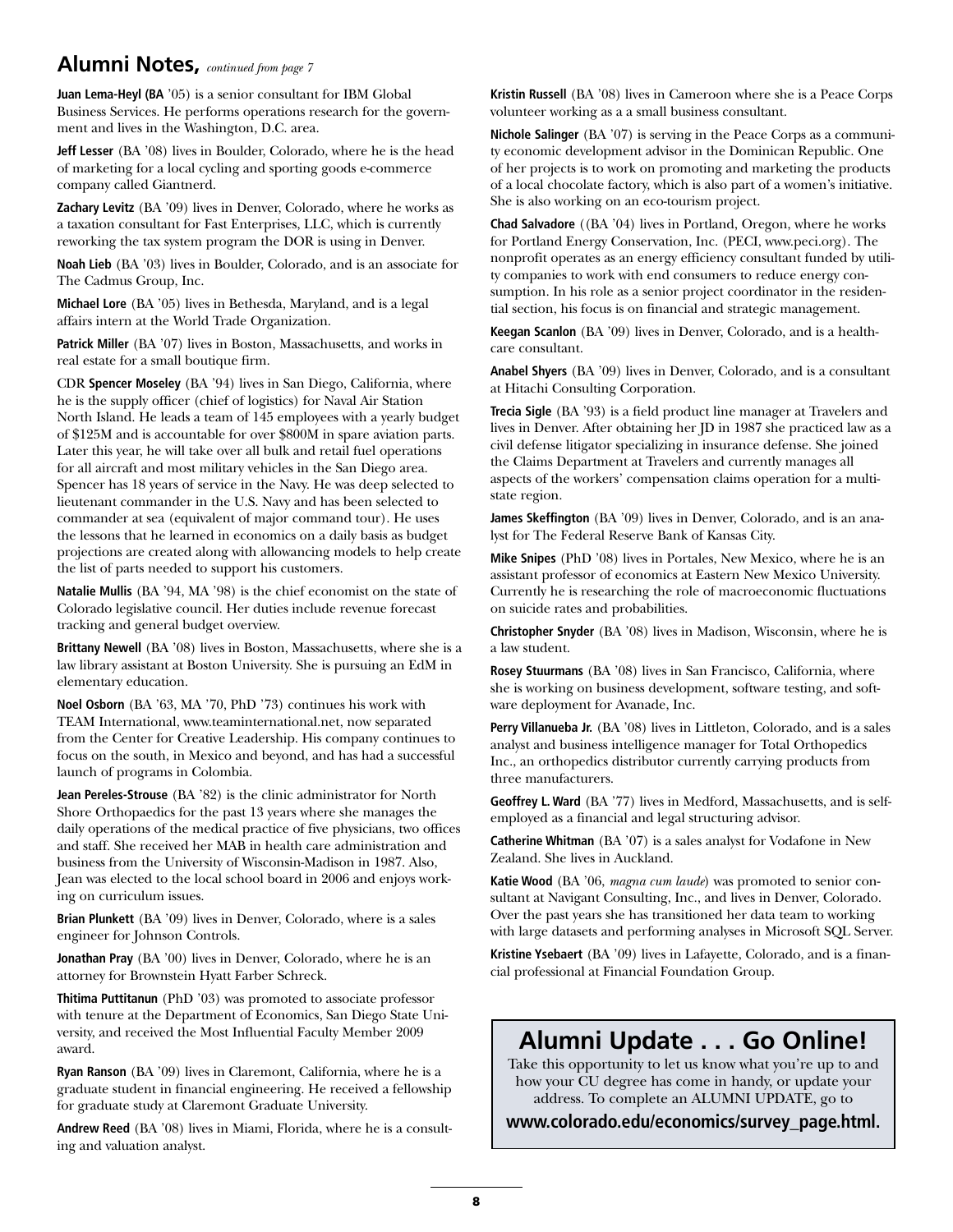# **Alumna Spotlight: Tucker Hart Adams**

Sometimes life can turn on a dime. Tucker Hart Adams' (Econ PhD '78) moment occurred when CU-Colorado Springs Economics Professor Tim Tregarthen encouraged her to trade life as a stay-at-home mom for life as an economics graduate student. Keenly interested in economics thanks to Tregarthen's engaging personality and challenging courses, Tucker took his advice and for a few years balanced being a mother and a graduate student. In 1978 Tucker finished her PhD at CU-Boulder and began what turned out to be one of the most high profile careers of any CU-Boulder economics PhD.

Tucker's first post-graduate-school job was with United Banks of Colorado. There, Tucker developed her skills as a regional economic analyst, along with a reputation as an independentthinking straight talker. After ten years with United Banks, Tucker founded the Adams Group, a firm specializing in regional economic consulting. At the Adams Group, Tucker's reputation grew exponentially, clearly placing her in the category of "when Tucker Hart Adams speaks, people listen." In the business world Tucker earned the trust of many high-profile clients and has served on many corporate boards. In the late 1980s Tucker began working in Russia, including a stint teaching at Moscow State University. From 1994 to 2009 Tucker served as president of American Russian Collaborative Enterprises (ARCHES). ARCHES provides Russian businesses crosscultural training that aids in their development of business and financial plans that are consistent with international business practices.

In addition to smashing successes in the business world, Tucker has been extremely generous with her time, serving in director or trustee positions for so many nonprofit organizations that the list is too long to write out in its entirety. A few highlights



*Tucker Hart Adams*

include chair of the University of Colorado Foundation Board of Trustees, director of the Colorado Russia Agricultural Group, trustee and board treasurer for the Opera Colorado Endowment Board, director and vice president for strategic planning for the International Women's Forum, and advisory board member for the CU-Boulder Department of Economics.

In 1993 Tucker established the Timothy D. Tregarthen Graduate Endowment to support economics graduate students in honor of her first economics professor who encouraged her in a note, "Tucker, you should be in graduate school." When establishing the endowment, Tucker wrote, "I often wonder what course the last 20 years of my life would have followed if I'd had a really boring professor that first course."

### **Graduate Student Placement**

**Mariya Burdina** (PhD '10)–Metropolitan State College of Denver, Colorado, visiting assistant professor

**Joseph Dean Craig** (PhD '10)–Sweetbriar College, Sweetbriar, Virginia, assistant professor

**Khai Cong Dinh** (PhD '09)–Fulbright Economics Teaching Program, University of Economics, Ho Chi Minh City, Vietnam, lecturer

**Daniel Hickman** (PhD '10)–Eastern Illinois University, Charleston, Illinois, assistant professor

**Megan Lawson** (PhD '09)–Stratus Consulting, Boulder, Colorado, senior economist

**William Olney** (PhD '10)–Williams College, Williamstown, Massachusetts, assistant professor

**Samuel Raisanen** (PhD '10)–Central Michigan University, Mount Pleasant, Michigan, assistant professor

**Jessica Vechbanyongratana** (PhD '09)–Chulalongkorn University, Bangkok, Thailand, lecturer

**Sasiwimon Warunsiri** (PhD '10)–University of the Thai Chamber of Commerce, Bangkok, Thailand, lecturer

**Tianle Zhang** (PhD '10)–School of Accounting and Finance, The Hong Kong Polytechnic University, Hong Kong, People's Republic of China, lecturer

**www.colorado.edu/economics/graduate/placement.html**

#### **Migration,** *continued from page 3*

as opposed to just the role of remittances, has exposed the possibility of more complex effects of migration on family members left at home. Further research and better data should explore the multitude of mechanisms involved in these relationships and focus on disentangling the effects of migration on those left behind.

<sup>1</sup> Antman, Francisca. 2010. "The Intergenerational Effects of Paternal Migration on Schooling and Work: What Can We Learn from Children's Time Allocations?" University of Colorado Working paper 08-03 under review for publication.

<sup>2</sup> Antman, Francisca. 2010. "International Migration, Spousal Control, and Gender Discrimination in the Allocation of Household Resources." Working paper available at spot.colorado.edu/~antmanf/research.html.

<sup>3</sup> Antman, Francisca. 2010. "Gender, Educational Attainment, and the Impact of Parental Migration on Children Left Behind." University of Colorado Working Paper 08-02 under review for publication.

<sup>4</sup> Antman, Francisca. 2010. "Who Cares for the Elderly? Intrafamily Resource Allocation and Migration in Mexico." University of Colorado Working Paper 08-01 under review for publication.

<sup>5</sup> Antman, Francisca. 2010. "Adult Child Migration and the Health of Elderly Parents Left Behind in Mexico." *American Economic Review Papers & Proceedings*, 100(2): 205–208.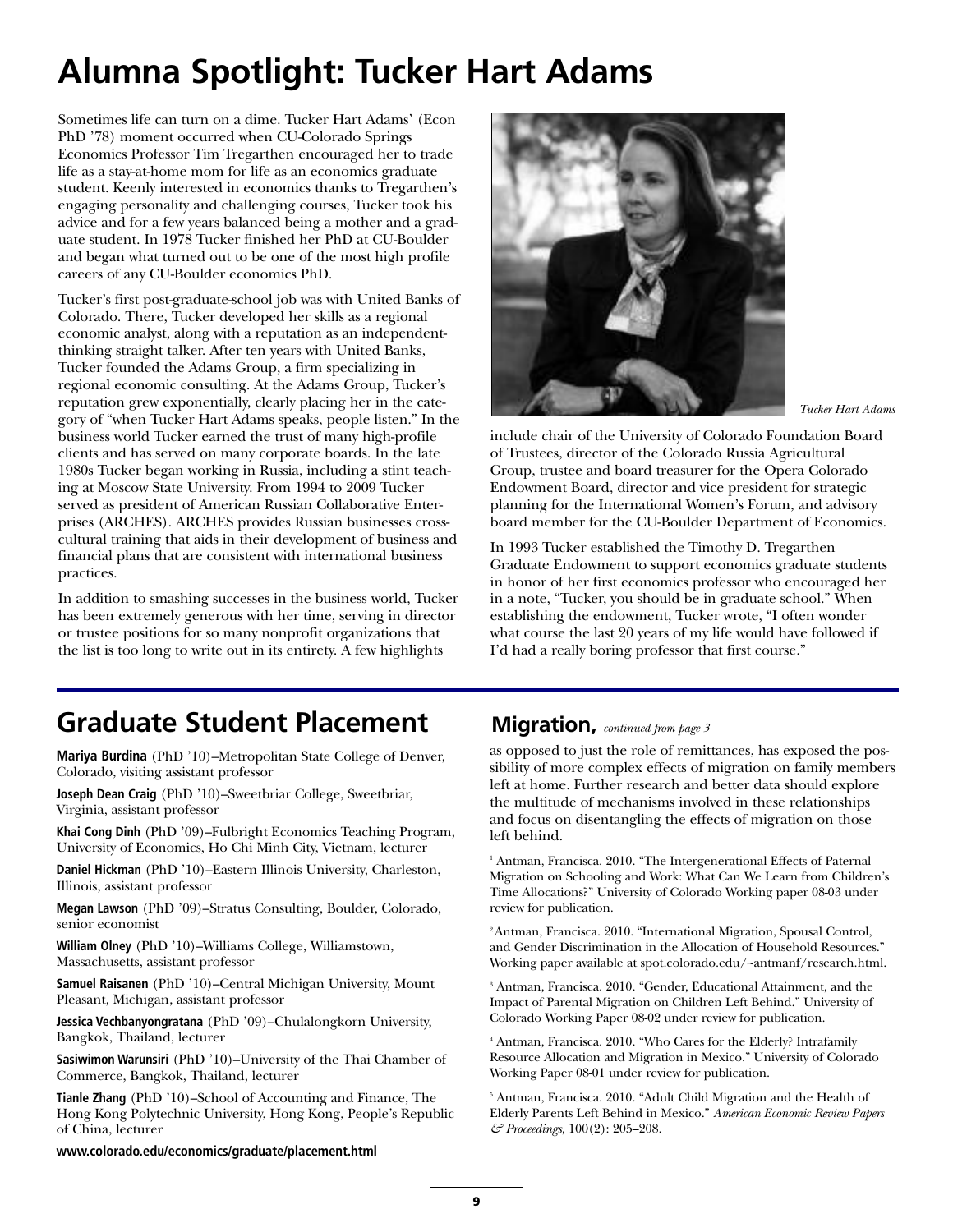# **Faculty Notes**

**Lee Alston** published: "Electoral Fraud, the Rise of Peron, and Demise of Checks and Balances in Argentina" (with Andres Gallo) in *Explorations in Economic History* 47 (April 2010), 179–197; "Property Rights, Land Settlement and Land Conflict on Frontiers: Evidence from Australia, Brazil and the U.S." (with Edwyna Harris and Bernardo Mueller) in *Handbook of Property,* edited by Henry E. Smith and Ken Ayotte (2010); "Presidential Power, Fiscal Responsibility Laws and the Allocation of Spending: The Case of Brazil" (with Marcus Melo, Bernardo Mueller, and Carlos Pereira) in *Who Decides the Budget? A Political Economy Analysis of the Budget Process in Latin America,* edited by Mark Hallerberg, Carlos Scartascini, and Ernesto Stein. Cambridge: Harvard University Press, 2009; "*De Facto* and *De Jure* Property Rights: Land Settlement and Land Conflict on the Australian, Brazilian and U.S. Frontiers," (with Edwyna Harris and Bernardo Mueller), NBER Working Paper # 15264 (September 2009); "Property Rights, Tenancy and Land Conflicts in Brazil" (with Bernardo Mueller), NBER Working Paper #15771 (March 2010); and "Interest Groups, Information Manipulation in the Media, and Public Policy: The Case of the Landless Peasants Movement in Brazil" (with Gary Libecap and Bernardo Mueller), NBER Working Paper No. 15865 (April 2010). He also received an extended fellowship to the Rockefeller Bellagio Center to work on a book titled *Attaining Economic and Political Openness in a Modern World: the Transformation of Brazil 1985 to 2010.*

Lee gave seminars and made presentations at many prestigious universities and venues throughout the world. For outreach he continues in his role as director, Center for Economic Education, at the University of Colorado, and gives lectures to high school teachers.

**Francisca Antman** presented two of her working papers at the American Economic Association Annual meeting in Atlanta, GA. One of her papers, "Adult Child Migration and the Health of Elderly Parents Left Behind in Mexico," was selected to be published in the *American Economic Review: Papers & Proceedings* 100 (May 2010): 205– 208. Francisca also participated in the Committee on the Status of Women in the Economics Profession (CSWEP) mentoring workshop for junior faculty. In addition, she was invited to present her work at the Pacific Conference for Development Economics at USC, the Northeast Universities Development Consortium conference at Tufts University, and a seminar at the University of Colorado at Denver.

**Tania Barham** published "Providing a Healthier Start to Life: The Impact of Conditional Cash Transfer Programs on Infant Mortality," *Journal of Development Economics*, Jan. 2010. She presented papers at: Pacific Conference on Development, Population Association of America Meetings, and University of Washington (Department of Economics). Tania also obtained four grants: International Initiative for Impact Evaluation (3ie), 01/03/2010–07/31/2012, "Assessing Medium-Term Impacts of Conditional Cash Transfers on Children and Young Adults in Rural Nicaragua," principal investigators Tania Barham, Karen Macours (John Hopkins University), and John Maluccio (Middlebury College); National Institutes of Health R01 AG033713, 01/01/2010–12/31/2014, "Matlab Health and Socioeconomic Survey," principal investigator Jane Menken (CU-Boulder) and co-investigators Tania Barham and others; National Institutes of Health R03 HD057270, 10/01/2009–06/30/2011, "The Effects of Childhood Health Interventions on Human Capital Development," principal investigator Tania Barham; and Inter-American Development Bank, 07/01/2009–07/01/2010, "Follow-Up Survey of the Red de Protección Social in Nicaragua," co-principal investigators Tania Barham, Karen Macours, and John Maluccio.

**Ann M. Carlos** published *Commerce by a Frozen Sea: Native Americans and the European Fur Trade* (with Frank Lewis, Queen's University, Ontario, Canada), University of Pennsylvania Press, 2010; see the

article on page 6. During the past year she presented seminars at the University of Cambridge and Oxford University.

**Ufuk Devrim Demirel** published "Macroeconomic Stabilization in Developing Economies: Are Optimal Policies Procyclical?" *European Economic Review* 54, 409–428. He was invited to give a research seminar at LeBow College of Business, Drexel University, and made a workshop presentation at Koç University, Istanbul, Turkey.

**Chuck Howe**, professor emeritus, continues his research and policy analysis on water resources with the publication of an essay distributed through "Writers on the Range" of the High Country News. The essay deals with a proposed pipeline project that would divert 250,000 acre-feet from Flaming Gorge Reservoir in Wyoming to the Front Range of Colorado, the privately funded Regional Watershed Supply Project. This water represents most of Colorado's unused water from the Colorado River, and would block other more useful projects that may be needed in times of climate change. Such a diversion from the Colorado River would substantially increase the probability that the Upper Basin States would, at some point in time, be unable to supply the Lower Basin States and Mexico with the annual quantity of water required under interstate and international compact. Should this occur, Colorado would be unable to use most of the West Slope water currently brought across the mountains, a catastrophic situation for the Front Range cities the project proposes to serve. Chuck continues to design and evaluate market-like mechanisms for the reallocation of existing water supplies.

**Jonathan Hughes** presented "Carbon Trading, Low Carbon Fuel Standards and Renewable Fuel Standards: Implications for Emissions and Land-Use" at the American Economic Association Annual Meeting in Atlanta, Georgia, January 2–5, 2010.

**Murat Iyigun** published the lead article in the December issue of the *American Economic Review*, "Investment in Schooling and the Marriage Market" (with Pierre-Andre Chiappori and Yoram Weiss), *American Economic Review*, 2009, 99:5, December, 1689–1713. He contributed a chapter, "On the Socioeconomic Consequences of Religious Strife and Coexistence," to the inaugural volume of *The Handbook of the Economics of Religion*, Rachel McCleary, ed. The Oxford University Press, 2010. Also, Murat gave talks at Harvard University, Duke University, Stanford University, Louisiana State University, the University of Kentucky, the University of Nevada, and the NBER Workshop on the economics of religion.

**Wolfgang Keller** held the keynote address at Utrecht University's *Lustrum*, and gave invited seminars at the Hong Kong University of Science and Technology, London School of Economics, Paris School of Economics, the University of Hong Kong, and twice at the University of Colorado Boulder. He was invited to spend his research time at the CESifo at the University of Munich as well as at three universities in Hong Kong. In addition, Wolfgang participated in the NBER International Trade and Investment fall meeting as well as the ASSA Atlanta meetings. He also worked successfully with CU students **William Olney** (PhD '10), who will go on to a tenure-track position at Williams College; and **David Silver** (BA '10), who will enter the PhD program at the University of California at Berkeley, declining Princeton. Wolfgang published "Technology Transfer Through Imports" (with Ram Acharya), *Canadian Journal of Economics*, 2009, and "Multinational Enterprises, International Trade, and Productivity Growth: Firm-level Evidence from the United States" (with Stephen R. Yeaple), *Review of Economics and Statistics*, 2009.

**Xiaodong Liu's** new publications are "Specification and Estimation of Social Interaction Models with Network Structures" (with Lung-fei Lee and Xu Lin), *The Econometrics Journal* 13, 145–176, 2010, and "GMM Estimation of Social Interaction Models with Centrality" (with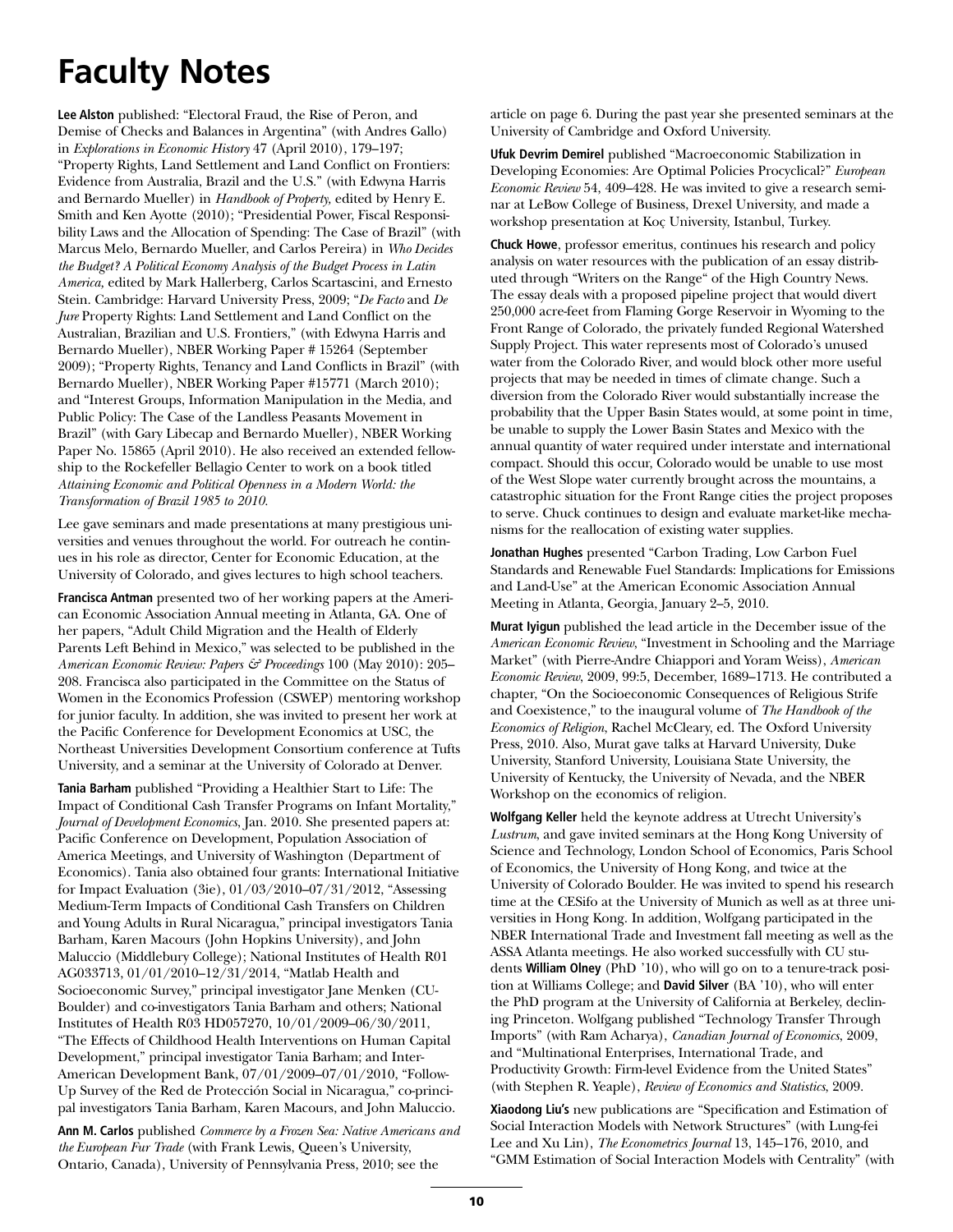Lung-fei Lee), forthcoming in *Journal of Econometrics*. He gave an invited seminar at University of Maryland (Department of Economics). In addition he made conference presentations at The International Symposium on Econometric Theory and Applications, Kyoto, Japan, 2009; The Far East and South Asia Meeting of the Econometric Society, Tokyo, Japan, 2009; and The 19th Annual Meeting of the Midwest Econometrics Group, West Lafayette, Indiana, 2009.

**Keith Maskus** was the invited keynote speaker at a conference held jointly by the World Intellectual Property Organization and the National Institute for Intellectual Property in Rio de Janeiro, May 11, 2010. He spoke on the globalization of patents and copyrights and what this implies for international economic activity. Keith published the following papers: "Intellectual Property Rights, Technology Transfer and Exports in Developing Countries" (with **Lei Yang**, PhD '07), CES-ifo Working Paper no. 2464, *Journal of Development Economics*, Vol. 90, No. 2, 2009, 232–236; "Impacts of Alignment with Global Product Standards on Exports of Firms in Developing Countries" (with **Galina An**, PhD '03), The World Economy, Vol. 32, No. 4, 2009, 552–574; and "Development-Related Biases in Factor Productivities and the HOV Model of Trade" (with **Shuichiro Nishioka**, PhD '07), CES-Ifo Working Paper 2253, *Canadian Journal of Economics*, Vol. 42, No. 2, 2009, 519–553. He also gave invited talks at the Peterson Institute for International Economics (February 2010) and Princeton University (Woodrow Wilson School, April 2010).

**Edward Morey** and his co-author **Kathleen Rossmann** (PhD '99), from Birmingham-Southern College, have won the 2004 Werner Pommerehne Prize for the best paper to appear in the *Journal of Cultural Economics* in 2002 and 2003. Their paper is titled "Using Stated-Preference Questions to Investigate Variations in Willingness to Pay for Preserving Marble Monuments: Classic Heterogeneity,

Random Parameters, and Mixture Models," vol. 27, 215–229, November 2003.

**Scott Savage** published the following paper, "The Effects of Information Technology on Economic Education," *Journal of Economic Education,* 40(4), 2009, 337–353. He also gave two invited seminars at the School of Management, Fudan University, Shanghai, on May 20, 2010. He, along with **Donald Waldman** and Greg Rosston, was asked by the Federal Communications Commission (FCC) to estimate United States demand for broadband Internet service. The resulting paper, "Household Demand for Broadband Internet Service." (with Rosston, G. and **Waldman, D.**), 2010, SIEPR Discussion Paper No. 09- 008, Stanford University, Palo Alto, is being used by federal policy makers in their discussion of proposals that would increase the deployment and use of broadband infrastructure, including the FCC's "National Broadband Plan" which was sent to Congress on March 17, 2010.

**Bud Udis**, professor emeritus, continues in the capacity of visiting research professor at the U.S. Naval Postgraduate School (Monterey). He coauthored three research reports in their Acquisition Research Series: "Echoes Across the Pond: Understanding EU-US Defense Industrial Relationships," January 29, 2008; "New Patterns of Collaboration and Rivalry in the U.S. and European Defense and Aerospace Industries," September 30, 2008; and "Global Cooperation and Competition in the Defense and Aerospace Industries," April 26, 2010. His current work focuses on the emerging market for unmanned aerial vehicles and U.S. export control policy. In addition, he published a chapter titled "Offsets and International Industrial Participation" in *The Modern Defense Industry: Political, Economic, And Technological Issues*, editor Richard A. Bitzinger, Praeger Security International, 2009. Bud presented results of his work at meetings of the Western Economic Association International.

### **Alumna Spotlight: Professor Lynne Lewis**

In the early 1990s, Lynne Lewis (CU Economics PhD '94) spent the majority of her time learning about water resource economics and conducting research under the guidance of her advisor and mentor, CU Professor **Charles Howe**. Professor Howe not only taught Lynne about environmental and resource economics, but he also taught her how to operate within the economics profession. With all of her work as a student, as a researcher, as a teaching assistant, and as a graduate instructor, days were short, but they were also long on laughter and friendship. Lynne enjoyed the company of fellow graduate students in classes, study groups, hikes at Chautauqua, and over summer beers. Lynne found support and learned about career strategies in the Women's Lunch Group led by Professor **Ann Carlos**. Lynne graduated with flying colors in 1994 and started her career as a professor of economics in the Yale School of Forestry and Environmental Studies. Professor Lewis held that position until 2000, when she made a move to Bates College where she currently serves as professor of economics and department chair.

Lynn's research in water resources has always been interdisciplinary. Finding economic solutions to complex water resource problems, such as her current research focus on when and how to restore the rivers of Maine, requires input from other research fields including engineering, ecology, and geomorphology. Uncovering effective interdisciplinary solutions is extremely rewarding to Lynne, and in order for her research to have maximum impact she finds herself balancing publications between specialty journals read by water resource managers looking for specific answers and more general economics jour-



nals that emphasize methodological advances. Working at Bates as a professor and department chair has been an excellent experience for Lynne, who loves working others, especially inquisitive undergraduate students and research colleagues. In addition to her current research on river restoration, Lynne is very excited about her collabora-

*Lynne Lewis*

tion with Colby College Professor Tom Tietenberg on two textbooks, *Environmental and Natural Resource Economics,* and *Environmental Economics and Policy*. These two textbooks are the top-selling college environmental and resource economics textbooks in the United States. Away from the office, Lynne enjoys kayaking the islands of coastal Maine in the company of dolphins. On land, she trains dogs in agility and serves as a canine foster parent—a soft spot she developed in her heart as a graduate student at CU.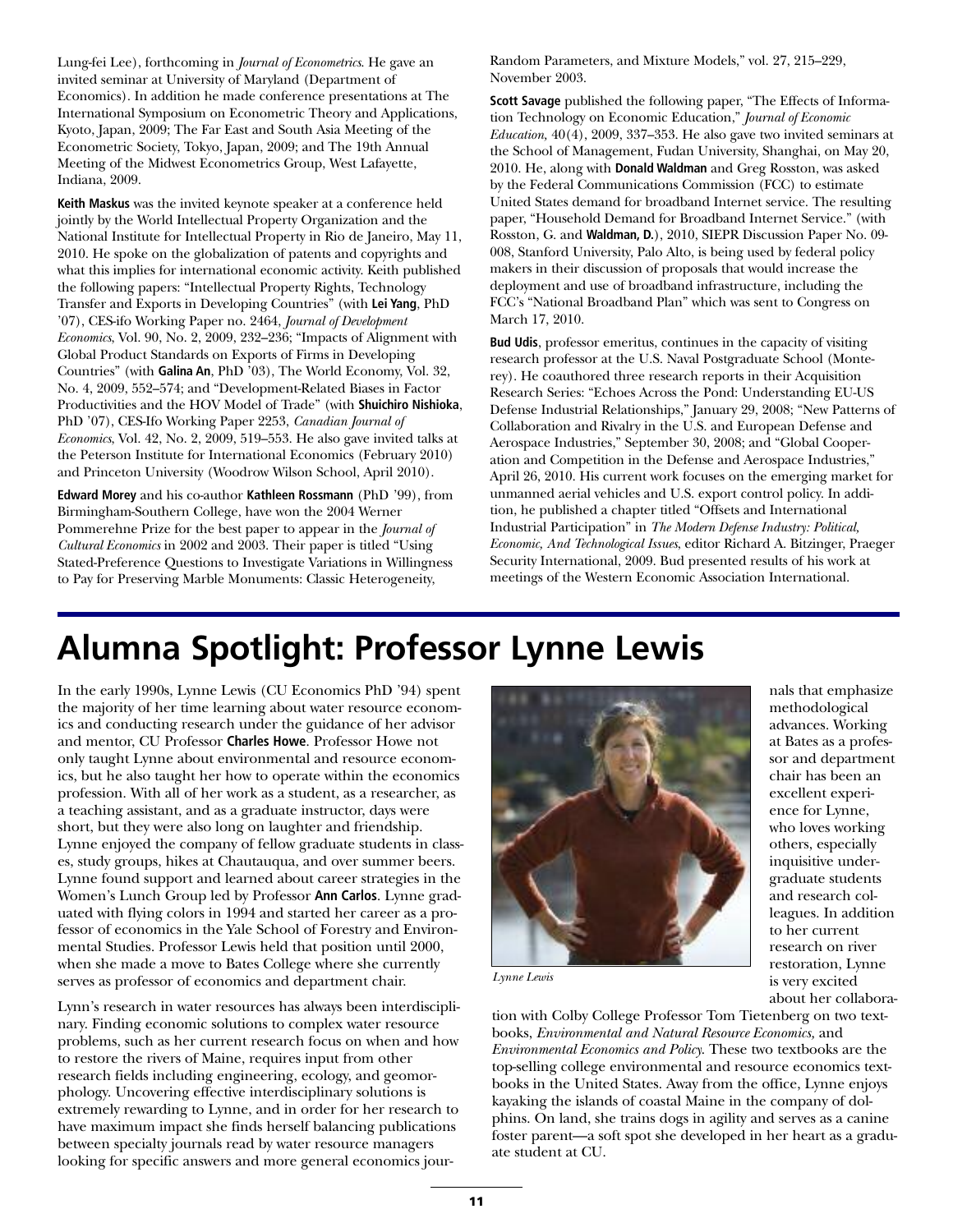### **Department of Economics 2009 Graduates**

**Doctor of Philosophy**

**Master of Arts**

**Bachelor of Arts**

Hesham Al-Ogeel Henry Y-H Chen

Khai Cong Dinh Scott Holladay

Luis F. Castro Penarrieta Jieun Chang Youngho Kang

Kristin M. Ackerman

Wonju Lee Catherine Massey Soojae Moon

Sheena Lynn Murray Kyungsoo Oh Yuchen Shao

Evan J. Horenovsky

Megan Lawson Molly Lipscomb

Andrew Meyer Grzegorz Pac

Song Bo Sim Hakon Skjenstad

Aaron Z. McBride

Chih-Ming Sun Qing Yu

Jessica Vechbanyongratana

Yaa Serwaa Adjei Ericka C. Alexander Kevin S. Alpert Jessica R. Anderberg Craig S. Anderson Lorenzo J. Arguello Michael D. Austin Jennifer M. Barringer Jaclynne K. Barrow Alexander N. Barta Ryan C. Beatty Nikhil M. Bhasin Cody D. Black *with distinction* Kyle J. Blekicki Brandon M. Bolduc Graham P. B. Boswell Brian K. Bouquet Scott M. Bower Justin W. Bradburry Matthew P. Brauser Matthew A. Brittsan Shannon L. Brown *summa cum laude* Jeremy A. Burton Samuel A. Bush James A. Butler Marisela Calderon Bruce A. Carrade Nicholas P. Case Grant W. Casserly Conor H. Cassin Peter M. Castro Julian B. Ciampa Dennis J. Collins IV Cory E. Dambert Manpreet K. Deol Grady N. Didericksen Tenzing Dolkar Jonathan L. Doolan Caley A. Dow Tessa J. Drewes Michael T. Dunn Robert W. Dunn II Drew E. Eget Michael K. Emerson Peter M. Erickson

Brian R. Ernst Robert L. Fairchild III Benjamin T. Fenton William Grady Ferguson *cum laude* Sergio Figueredo Ezra H. Finkelstein Seth J. Fischer *with distinction* Timothy J. Fitzpatrick Shawn D. Forsstrom Jason D. Franks Aubrey A. Friedrich Patrick T. Fuller Brian A. Fussell Graham C. Gerritsen *with distinction cum laude* Matthew M. Gibbs Katherine J. Gibson Scott L. Gibson Edward G. Givens Christopher J. Gracheck Alice A. Greenberg Annette S. Grinberg *magna cum laude* Benjamin R. Grosser Morgan L. Grotzky Niraj K. Gurung Robert M. Haight Will R. M. Hampson Anthony J. Hannagan Kyle W. Hansen Alice L. Harper Tamara L. Harrison Lauren E. Hartley Jess B. Havill Sarah K. Heath Mark A. Hedman Ryan M. Hennessy Colin D. Henning Joseph C. Hernandez Sophie A. Hewitson Sarah E. Hicks Brian M. Hirsh Michael J. Hlis Erik R. Hoff William B. Holtze

Peter S. Hu Kai-Ju Huang Cuong A. Huynh Spencer R. Imel *with distinction* Jay H. Ingebretsen Erica A. Jacobson *with distinction summa cum laude* Garret L. Jammaron Leo J. Jankowski III Nicholas E. Johansson Chloe E. Jones Staci D. Kahl Andrew R. Katz Julia A. Katz Robert J. Kay Dhiraj KC Meredith L. Kernan Ali Khalil Khan Seungjoon Kim Marius A. Klee Hannah R. Klumpp Sarah K. Knoblauch Jason W. Knoche Patrick B. Kuczkowski William L. LaMendola Scott L. Landt Christian A. Larkin Kimberly A. Larsen Phoummasone J. Laychaypha Keith E. Le Montang Dustin B. Leverman Zachary S. Levitz Brett J. Lewan Lorilee R. Linfield *with distinction* Steven J. Lo Turco Amy M. Long Bryan J. Lorenz Brandon M. Lutfy Beau Mannering Alexander E. March Azyahel A. Mares-Lopez Jared T. Markley M. Wyatt Martin Patrick A. Matush

Mathew R. McCullough Lauren E. McGinn Julien F. McLaughlin Joven P. Mercado Semere A. Meshesha Jordan M. Miller Jordan J. Mitchell William V. Mitchell Timothy P. Morzel Evan W. Moser Jonathan T. Moshier Ann T. Nguyen Thinh H. Nguyen Daniel J. Ottinger Kingkeo Panyavong Brian N. Patterson *magna cum laude* Cole D. Pesses *with distinction* William E. Peteroy *magna cum laude* Daniel S. Petric Brian T. Plunkett Paul J. Pokrandt *with distinction* Bradley C. Prythero Roger Quach Bryan C. Quinlan Jonathan D. Quintana David A. Ratcliffe Peter M. Reese-Scott Alexander F. Rek Amber Elizabeth Wills Rhoades Rachel A. Rice Cory J. Ring Ramon de Jesus Rodriguez *summa cum laude* Maxwell L. Rosenthal Melissa R. Roth *with distinction* Laura E. Rubin Sarah V. Ryan Christopher J. Saad Ryan V. Sanchez Jolene Santos Ian R. Saron

Keegan J. S. Scanlon Daniel K. Schiffman *cum laude* Matthew B. Schroeder Devin E. Shanahan Henock Shawul Andrew J. Shepherd Shota Shikata Anabel C. M. Shyers Jason J. Simon Pamela S. Simpson James P. G. Skeffington *magna cum laude* Gerald A. Slafkes Daniel B. Slusky Alex C. Smith Dovile Soblinskas *with distinction magna cum laude* Clifton L. Sprague Kirstyn K. Stark Candace N. Stathis Peter J. Straub Cameron A. Struthers Maclean R. Struthers Mark Svenningsen Michael D. Taylor Matthew M. Van Wyhe Brandon J. Warne Charles J. Waters Cody Webb Adam J. Weiss Daniel S. Whiting Tracy L. Wilson *with distinction* Ashley R. Wood Jason M. Woolley *cum laude* Neil S. Yazdandoost Quy Nam Yep John I. Yoon Kristine M. Ysebaert Michael J. Zavattaro Balnur Zhaleleva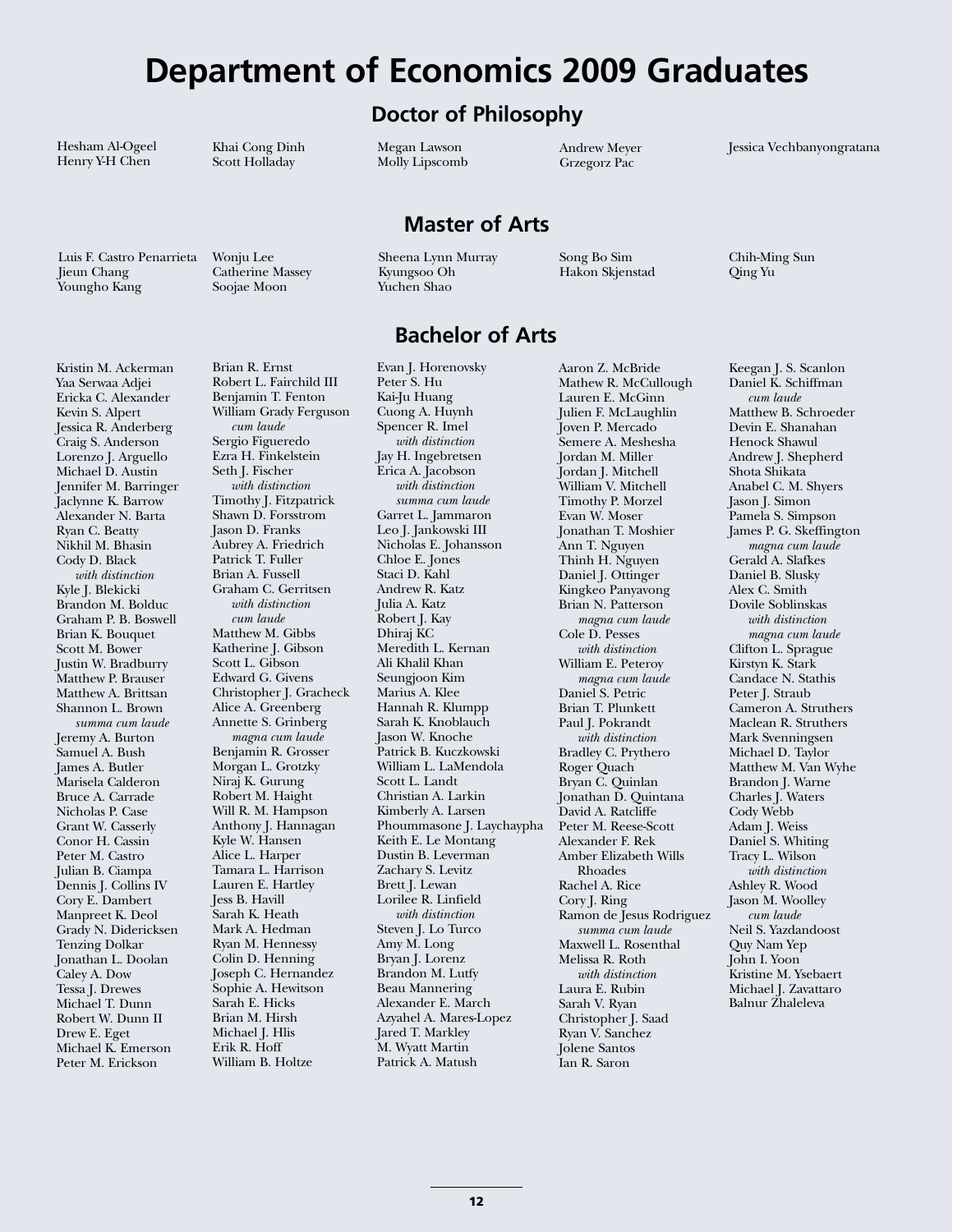# **Alumnus Spotlight: Professor David L. Hummels**

In 1990, David L. Hummels graduated *summa cum laude* in economics and political science. Through writing honors theses in both disciplines, David came to the realization that he strongly favored economics and settled on graduate school in economics at the University of Michigan. David went onto publish his economics honors thesis in the *Journal of Economic Behavior and Organization*. As David puts it, "That early effort had in it everything I have been doing for the last 20 years: identifying a



*David L. Hummels*

research topic, putting together a research design, writing and getting a grant to fund the work, collecting the data in the experimental econ lab, analyzing it, and writing it up."

At the University of Michigan, David remembers struggling through the mathematics of early course work, especially compared to his peers who seemed so much

better prepared. However once through the early course work and onto original research, David realized his comparative advantage in research, an advantage gained through his CU economics research experience as an undergraduate.

Once finished with his Michigan economics PhD in 1995, David became an assistant professor of economics in the Graduate School of Business at the University of Chicago. David remained at Chicago until 2000, when he took a job as an associate professor at Purdue University in the department of economics. Now as a professor of economics at Purdue, David enjoys teaching international economics across all student levels—undergraduate, MBA, and PhD. As a teacher, David strives to tailor his courses to students' interests. Known as one of the bright stars in international economics, David readily admits to loving the freedom of working on a wide variety of research topics.

Away from work, David and his wife Tanya keep busy with their three children, ages ten to fourteen. When not coaching kids' basketball or shuttling kids to sports practice and games, David enjoys time on the bicycle. Last summer David rode Colorado's Triple Bypass Bicycle Ride and he notes that it was quite a challenge for someone coming from sea level.

## **Student Profile: David Silver**

#### By Brian C. Cadena

Assistant Professor, Department of Economics

Over the past academic year, I served as the principal advisor to David Silver, one of our outstanding recent honors graduates. I had known David since the 2009 spring semester when he took my Applied Econometrics course, and I quickly agreed to work with him when he approached me early in the fall. He had previously written a position piece advocating that the federal government expand access to telehealth services by reallocating the spectrum left over from analog television broadcasts to improve rural broadband access. For his thesis, he decided to investigate whether the initial rollout of the Internet had improved health outcomes among the elderly. He chose to focus on death rates from chronic diseases, hypothesizing that the Internet had provided on-demand access to free medical information through sites like WebMD that may have helped patients better manage their conditions.

Working almost entirely independently, David had conducted enough analysis to write a complete thesis before the end of the fall semester, months before the standard deadline. Unfortunately, the results were somewhat noisy and inconsistent, so he was unable to make many precise conclusions. We spent the remainder of the school year exploring alternative methods, and in the process David mastered several empirical techniques commonly used in graduate and professional research.

These new tools will serve him well as he heads to UC Berkeley in the fall to begin his PhD in economics. He should have a good head start for his graduate work as he was recently recognized as one of six students in the College of Arts and Sciences to graduate with a perfect 4.0 GPA (economics and applied math double major). I will certainly miss our weekly meetings, although we have begun work on a separate research project together. Hopefully, he will manage to squeeze in some time for our work during his first year. Congratulations David!



*David Silver in familiar surroundings*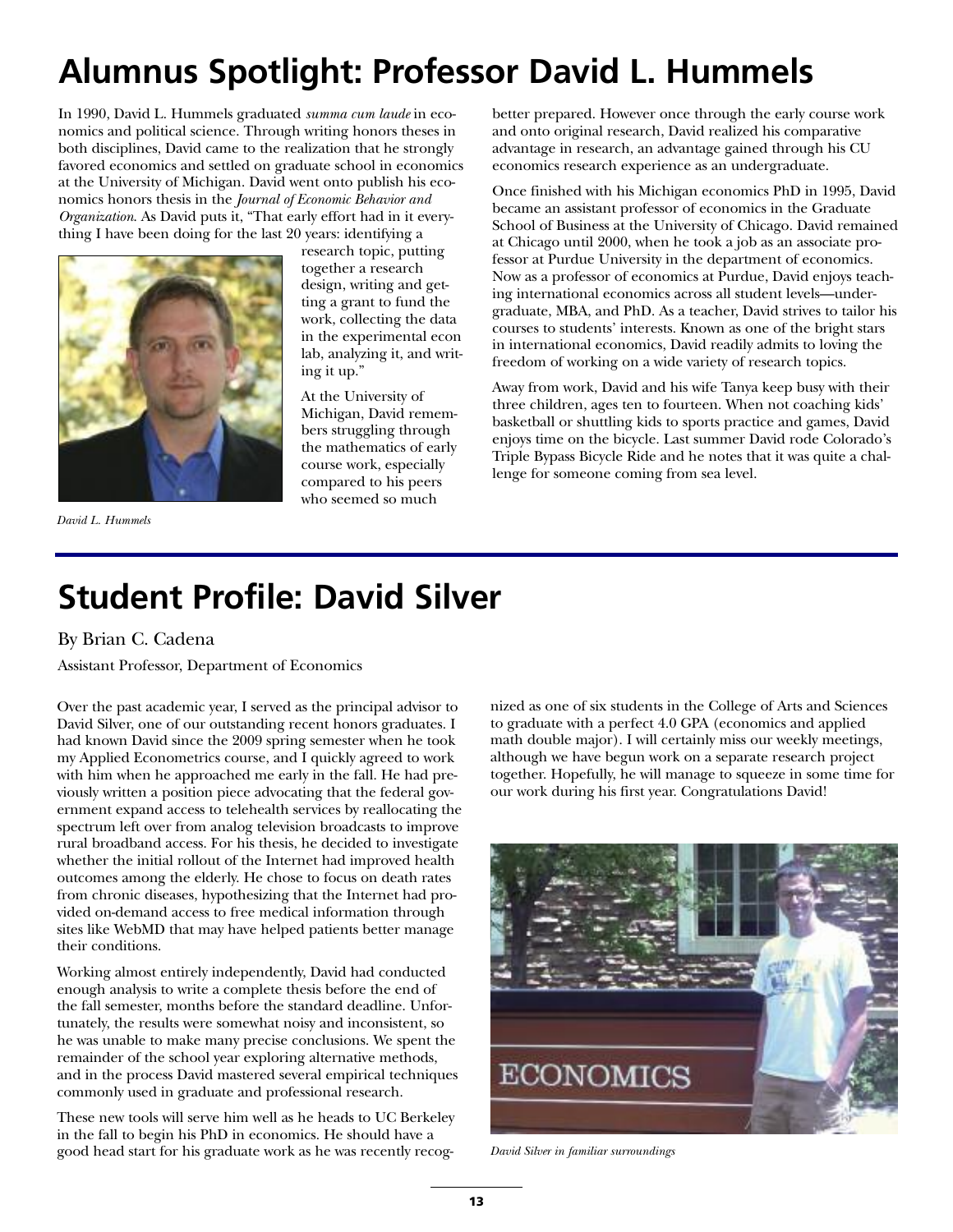#### **Department of Economics 2009–10 Awards**

Stanford Calderwood Faculty Teaching Award **Terra G. McKinnish**

Stanford Calderwood Student Teaching Award **Lauren Calimeris**

Graduate Award for Public Policy Research **Deborah Baker**

Reuben A. Zubrow Fellowship in Economics **Luis Castro Penarrieta, Won Ju Lee, and Guanyi Ben Li**

> Morris E. Garnsey Fellowship **Hakon Skjenstad**

Yordon Prize in Microeconomics **Yibei Liu**

Eric D. Bovet Endowed Fellowship **Stephen Nicar and Wooyoung Park**

Leslie Whittington Memorial Prize for Excellence in Economics **Sooyoung Lee**

Leslie Whittington Endowment Fund in Economics **Sheena Murray**

> Koch Fellowship **Mark Ernster**

Val B. and Helen W. Fischer Scholarship for Academic Superiority in the Social Sciences in Economics **David W. Silver**

### **Undergraduate News**

#### **Phi Beta Kappa**

The following economics majors have been inducted into Phi Beta Kappa, the nation's oldest and best known academic honorary. Congratulations to these outstanding students: Ali R. Gooyabadi, Erik Halgrimson, Samuel G. John, Lorilee R. Linfield, David W. Silver, and Watson R. Warriner.

#### **Koch Fellowship Program in Public Policy**

The Koch Fellowship Program in Public Policy, funded by the Koch Charitable Foundation, gave students from a variety of disciplines the opportunity to conduct research on public policy issues. A major goal of the Fellowship Program is to help prepare students for their post graduation careers. The following undergraduate students were accepted and received a stipend to perform research and present their findings; Kayla Berg, Andrew Crown, Mark Ernster, Magda Garbowski, Blake Harlan, and Lyrana Hughes. Funding was also available to support participation in conferences and seminars, and publish their research work. The Fellowship Program was directed by Professor **Barry W. Poulson** and assisted by Professor **Robert McNown**.

#### **Remarkable People,** *continued from page 5*

stationed in Addis Ababa working with the OAU and for the first time dealing with NGOS, an exciting eye-opening ground level action in which my friend was involved. It made me want to do the same kind of work.

Professor and good friend David Hawkins was perhaps one of the best economists at CU although trained as a philosopher and historian. His contribution to me went beyond academic in his remarkable advice to totally give myself to the path that interested me the most without harboring too many earthly concerns about making a living. I've followed that pretty much to the letter!

The department chairman at the time, Professor Carl Maguire, and department secretary Eva Eaton made a home for all of us in grad school. It was like having a family. A kind of homeroom for grown-ups. And I recall English professors Harry Kane, a jazz fan, and Shakespeare expert William Markward opened my eyes to the best use of spoken language and poetry, which is a kind of congealed music. Dean Warner Imig, who let me join the Modern Choir as a freshman, helped build my musical confidence and mastery, although I never officially studied music and really never thought of making it a full-time pursuit.

I absorbed this mentoring really without consciously recognizing I had adopted a new way of looking at the world. Outside the academic scene I got some direction from producer Quincy Jones, who at one point in the '70s had the opinion that I should follow my heart and compose, record, play, and produce music. I think his expression was along the lines of what am I going to do when I grow up and when will I choose what seemed to him most obvious.

And so from the mid-'70s on I moved to Los Angeles, made records and cassettes, then a bit later CDs and recently DVDs, and traveled the world as a performer, producer . . . and persistently in the back of my mind has simmered an appreciation and gratitude for the way my mentors looked at the world. I found that same worldly point of view in most of the musicians I've worked with here and abroad. This spirit I shared with them honed my desire to get next to the latest generation of brilliant students who look at the world through similar lenses. So I invented a way to have a life that involves both music and economics with the multidisciplinary Atlas Institute course World Music Video Projects as Catalyst for Social Change (dongrusin.com/videos.php).

Footnote: Some have suggested that there is a connection between music and economics, or more to the point, between being a musician and being an economist. I think you take the same person, the same heart and mind to both fields, and therein, within, is the connection.

**Don H. Grusin** (BA Soci '63, MA Econ '67), born and raised in Colorado, is a composer, producer, arranger, and pianist. He taught as a Fulbright professor in Mexico and in the United States before choosing to enter the music business full time after joining Quincy Jones' band for a Japan-U.S. tour in the mid 1970s. And he's made scores of albums, which you can see at dongrusin.com/home.php.

Don divides his time between recording international projects in the UK, Brazil, Japan, and Germany and teaching his multidisciplinary course at the ATLAS Institute at the University of Colorado, entitled World Music Video as Catalyst for Social Change. This class, created in 2008, incorporates such diverse fields as economics, music, film, ethnography, journalism, environmental design, and art to produce videos as educational and marketing tools leading to greater global social awareness and action.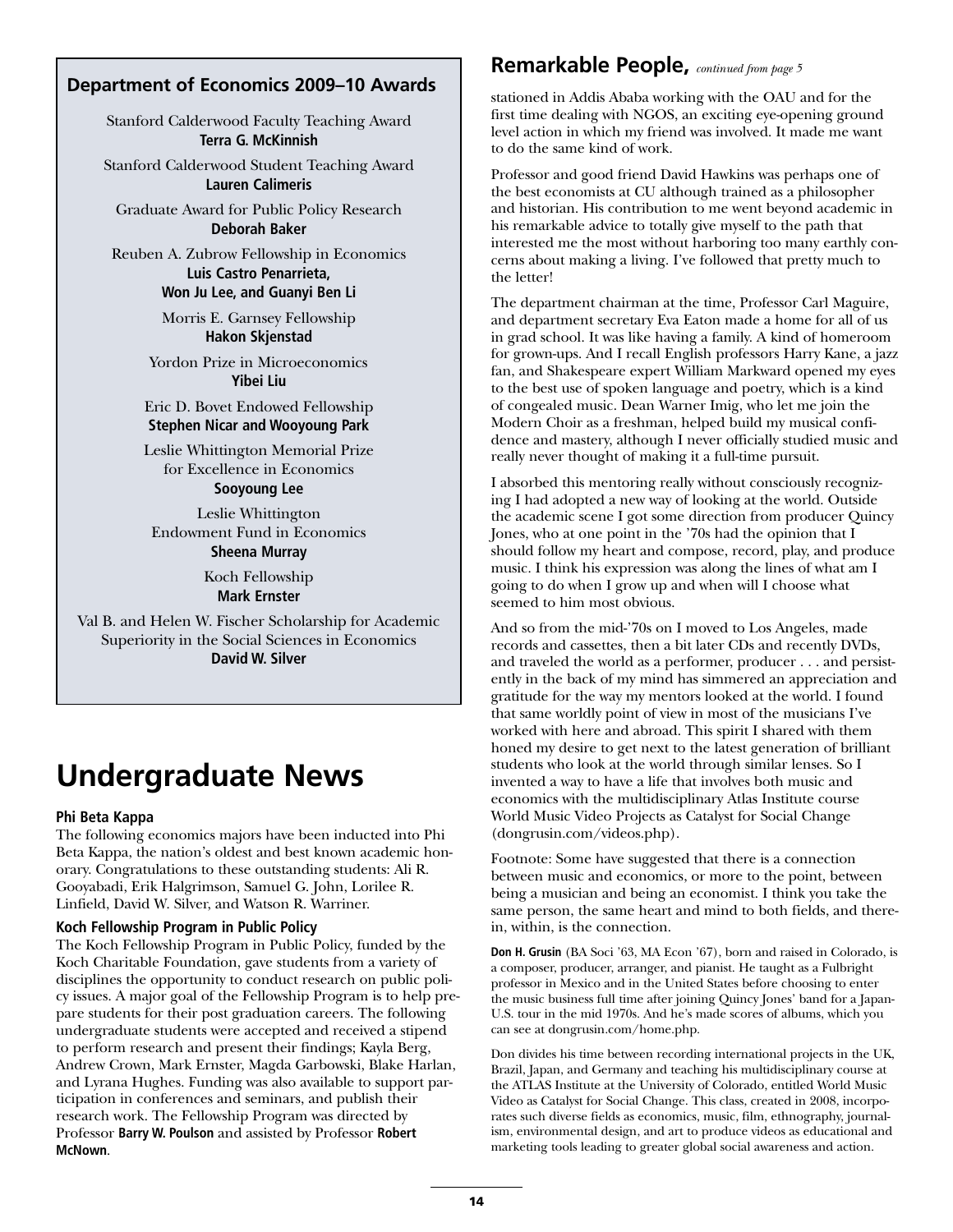### **Janet Horn, Undergraduate Advisor**

#### by Nicholas Flores

Jan Horn began advising economic students at CU-Boulder in 1998. At the time there were 350 majors and Janet was the lone economic advisor. The number of economics majors grew with



*Janet Horn*

time, reaching a peak of around 1,000 and requiring the addition of another academic advisor, Ken Bonetti. In recent years, the number of majors has been holding steady at around 900 students. This past spring Jan decided to take a promotion within the Academic Advising Center and she now serves as the transfer credit evaluator. Across the years Jan helped many, many economics students find their way and she has had the privilege of watching as many lives unfold before her. When asked to reflect on her

twelve years' experience she noted, "The road to graduation was longer for some students than others, but every student had an interesting story. There were families, start-up businesses, and so many interesting travels. Our students have gone on to be professional athletes and professional models, attorneys, PhDs, and successful entrepreneurs." To the many graduates from Jan: "I will definitely miss you and wish you all the best." We celebrate Jan's dedication to students and CU, wishing her all the best in her new job.

### **Graduate School Awards**

The Graduate School presented its 2009–2010 awards this past May. The following awards were presented to members of the department of economics:

> Graduate Summer Fellowship **Deborah Baker**

Graduate Instructors Teaching Excellence Award **Watcharapong Ratisukpimol**

> Beverly Sears Graduate Student Grant **Watcharapong Ratisukpimol**

Outstanding Graduate Program Assistant Award **Patricia Holcomb**



*Award recipients Patricia Holcomb, Deborah Baker, and Watcharapong Ratisukpimol*

| <b>University of Colorado Boulder</b><br><b>College of Arts &amp; Sciences</b><br><b>Department of Economics</b><br>www.colorado.edu/Economics/news/funding.html                                                               |                                                           |          |
|--------------------------------------------------------------------------------------------------------------------------------------------------------------------------------------------------------------------------------|-----------------------------------------------------------|----------|
| Enclosed is my gift of:                                                                                                                                                                                                        |                                                           |          |
| $$1,000$ \$500 \$250 \$100 \$50 other                                                                                                                                                                                          |                                                           |          |
|                                                                                                                                                                                                                                |                                                           |          |
|                                                                                                                                                                                                                                | I would like to make my gift by credit card:              |          |
|                                                                                                                                                                                                                                | $\Box$ Visa $\Box$ MasterCard $\Box$ AmEx $\Box$ Discover |          |
| City<br>State<br>Zip<br>Phone <b>Phone</b>                                                                                                                                                                                     | Card number                                               | Exp date |
| E-mail and the contract of the contract of the contract of the contract of the contract of the contract of the contract of the contract of the contract of the contract of the contract of the contract of the contract of the | Print name as it appears on card                          |          |
| $\Box$ This is a new address.                                                                                                                                                                                                  |                                                           |          |
| Make checks payable to: CU Foundation and mail to:<br>Nicholas Flores, Economics Chair, 256 UCB, University of Colorado Boulder, Boulder, CO 80309-0256<br>or to: CU Foundation, 1305 University Avenue, Boulder, CO 80302     |                                                           |          |

Save time! Make your gift online at **www.cufund.org/giving-opportunities/fund-description/?id=3608**.

### **Thank You!**

The University of Colorado Foundation is a 501(c) (3) tax-exempt organization that raises private support for the benefit of the University of Colorado. B<sub>2056</sub> B<sub>2056</sub>